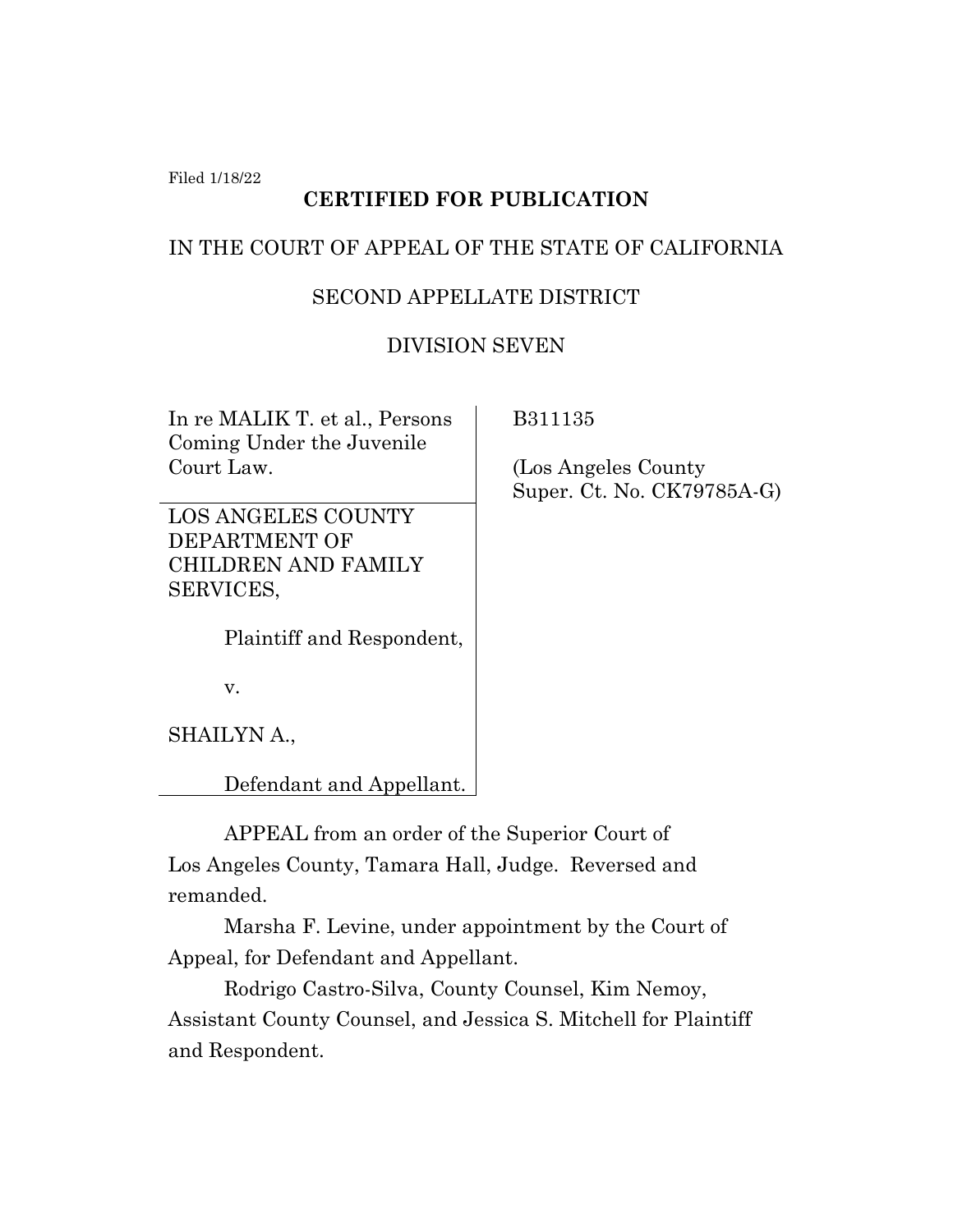Eighteen months after the juvenile court terminated her family reunification services and set the matter for a selection and implementation hearing, Shailyn A. petitioned pursuant to Welfare and Institutions Code section 388<sup>1</sup> for an additional six months of reunification services with her children. Although the juvenile court found Shailyn had demonstrated changed circumstances, the first step of the section 388 analysis, the court stated it lacked authority to order additional reunification services for a parent whose time for services had expired. The court deemed Shailyn's petition a request for immediate return of the children to her care; determined it would not be in her children's best interest to do so, the second step of the section 388 analysis; and denied Shailyn's petition.

\_\_\_\_\_\_\_\_\_\_\_\_\_\_\_\_\_\_\_\_\_\_\_\_\_\_

On appeal Shailyn contends the juvenile court misunderstood the scope of its authority to order reunification services and, as a consequence, failed to properly exercise its discretion in considering the merits of her petition. Shailyn is correct. Although section 361.5, subdivision (a), generally limits family reunification services to a period not exceeding 18 months after the date a child was originally removed from the physical custody of the child's parent, nearly 30 years ago in *In re Marilyn H.* (1993) 5 Cal.4th 295 the Supreme Court held a parent may utilize the section 388 petition procedure to demonstrate circumstances have changed and additional reunification services would be in the child's best interest. Moreover, section 366.3, subdivisions (e) and (f), expressly authorize the juvenile court at post-permanent plan review hearings to order a second period of

Statutory references are to this code.

1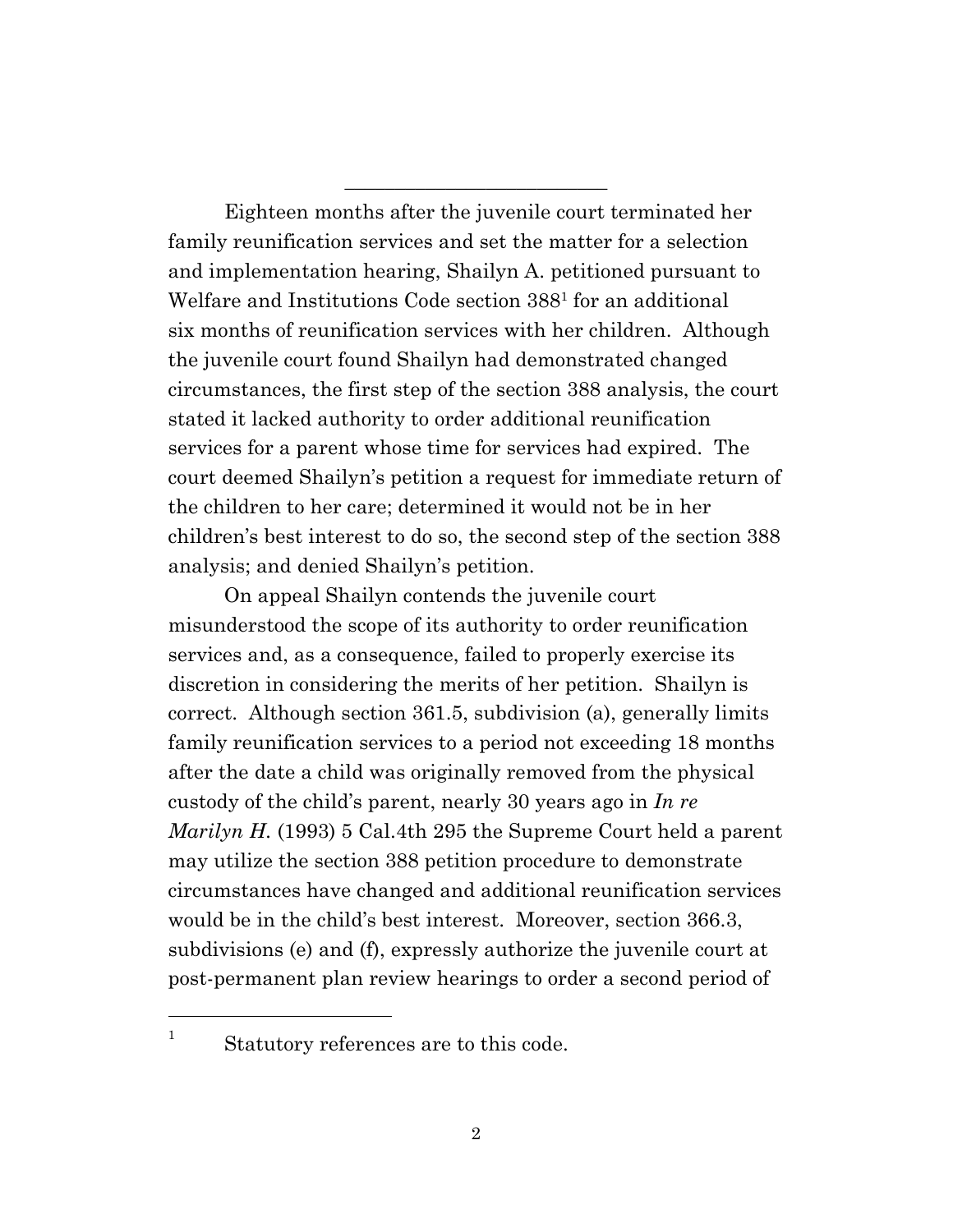reunification services if it would be in the child's best interest to do so, ample statutory authority for the relief Shailyn requested. We reverse the order denying Shailyn's section 388 petition and remand for the juvenile court to reconsider Shailyn's request for additional reunification services on the merits.

### **FACTUAL AND PROCEDURAL BACKGROUND**

1. *The Sustained Dependency Petitions and Removal of the Children from Shailyn's Custody*

On July 6, 2016 the Los Angeles County Department of Children and Family Services (Department) filed a petition pursuant to section 300, subdivisions (a) and (b)(1), on behalf of Shailyn's children Malick (now 14 years old), De'Asia (now 12 years old), Iliah (now 11 years old), Ashanie (now 10 years old), Tayvione (now nine years old), Jaimar (now eight years old) and Rashaad (now seven years old). The initial petition included allegations concerning Shailyn and Deonte J., Shailyn's male companion and the father of all her children except Malick. Malick's father, Michael T., was not named in the petition.<sup>2</sup>

<sup>2</sup> The current appeal concerns Shailyn's seven oldest children, who were the subject of the Department's July 6, 2016 dependency petition. Shailyn had two additional children while this case was pending, Mariah A. and Shane A. A dependency petition was filed in February 2019 as to Mariah (based on Shailyn's drug relapse during the pregnancy) and in August 2020 as to Shane (neglect related to safety issues in the home). In April 2019 Shailyn was denied reunification services in Mariah's case, and her parental rights were terminated in December 2019. In October 2020 the Department was ordered to provide family reunification services to Shailyn in Shane's case. By January 2021 Shane was residing with Shailyn.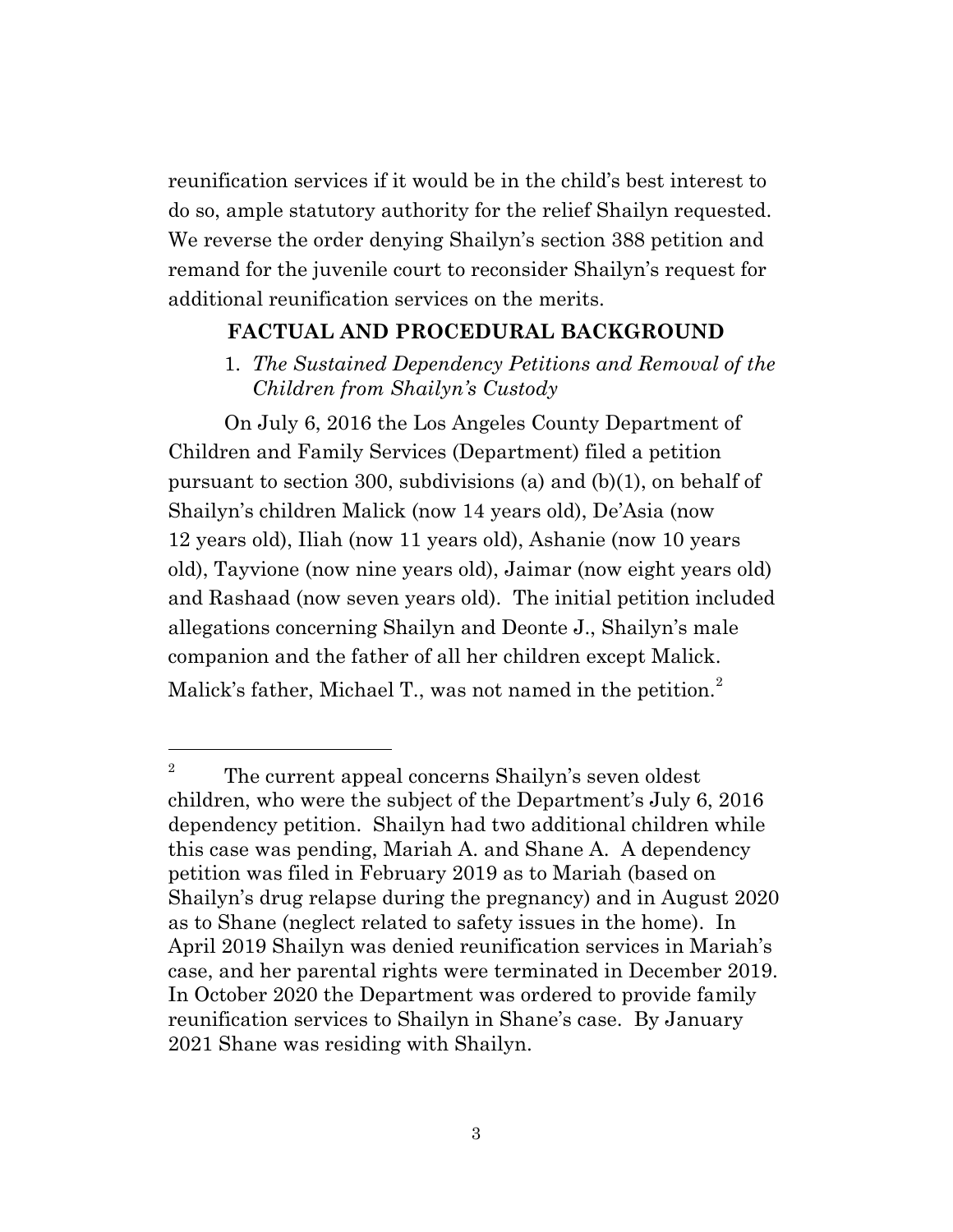On October 27, 2016 the juvenile court sustained the petition, finding the Department had proved allegations pursuant to section 300, subdivisions (a) (nonaccidental serious physical harm) and (b)(1) (failure to protect), that Shailyn and Deonte had a history of engaging in violent altercations in the presence of the children and that Deonte's violent conduct against Shailyn (with specific instances identified) and Shailyn's failure to protect the children endangered the children's physical health and safety. The court also sustained an allegation pursuant to subdivision (b)(1) that Deonte had a history of substance abuse, was a current abuser of illicit drugs and on prior occasions was under the influence of illicit drugs while the children were in his care and custody. The children were allowed to remain in Shailyn's care under the Department's supervision with an order for family preservation services. The court also signed a permanent (three year) restraining order protecting Shailyn and the children from Deonte. Deonte was allowed monitored visits with the children; Shailyn was not permitted to be the monitor.

On March 14, 2017 the Department filed a subsequent petition pursuant to section 342, and the children were detained from Shailyn. On May 16, 2017 the court sustained the petition, finding pursuant to section 300, subdivisions (a), (b)(1) and (j) (sibling abuse), that Shailyn had physically abused Tayvione by throwing a toy at him, which struck him in the face causing bleeding and sustained swelling and bruising, creating an endangering situation for Tayvione and his siblings. The court further found pursuant to subdivision (b)(1) that Shailyn had a history of substance abuse and was a current user of methamphetamine, amphetamine and marijuana, which rendered her incapable of providing regular care for the children;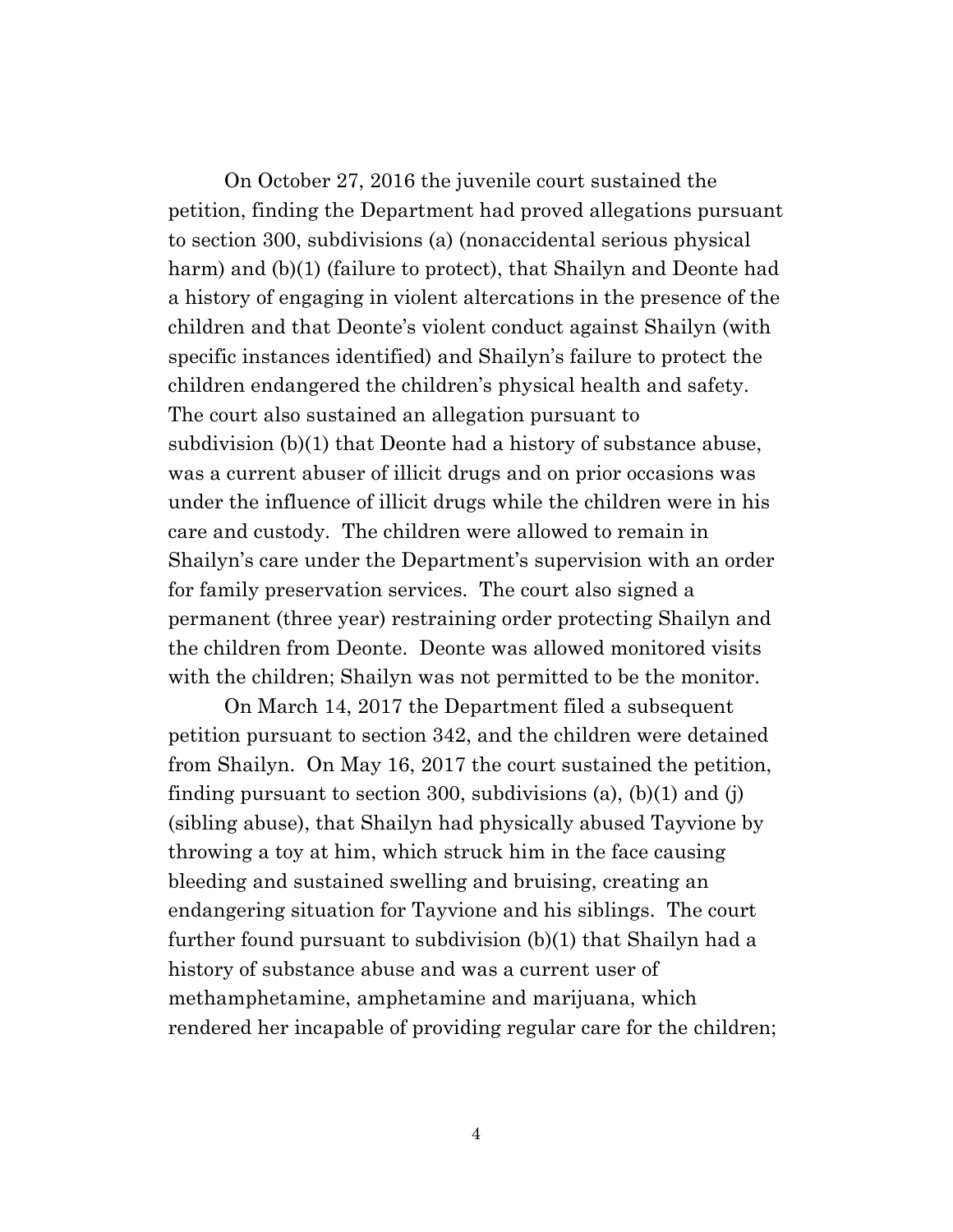that Shailyn had on prior occasions endangered the children by driving with them as passengers in her car without using appropriate child safety restraints; and that she also endangered them by allowing Deonte to frequent the home and have unlimited access to the children notwithstanding the court order that his visitation be monitored and the restraining order prohibiting such contact. At the disposition hearing three days later, the court terminated its home-of-parent order, removed the children from Shailyn and ordered family reunification services for her, including a full alcohol/drug treatment program with aftercare and weekly testing, as well as parenting classes and individual counseling to address case issues.

2. *Termination of Shailyn's Reunification Services, Setting the Selection and Implementation Hearing and Identification of Adoption as the Permanent Plan for the Children Other Than Malick*

The children's six-month review hearing (§ 366.21, subd. (e)) was held on November 14, 2017; the 12-month review hearing (§ 366.21, subd. (f)) on April 14, 2018; and the 18-month permanency review hearing (§ 366.22) on September 11, 2018. Shailyn's progress with her case-ordered programs was inconsistent during this period. She completed an in-patient drug treatment program in August 2017 and again in June 2018. She began out-patient treatment in July 2018 but stopped attending soon thereafter.

By the section 366.22 review hearing on September 11, 2018, the Department was recommending adoption with the maternal grandmother for all the children other than Malick. The court found Shailyn had made only partial progress toward alleviating or mitigating the causes necessitating the children's placement, terminated Shailyn's family reunification services and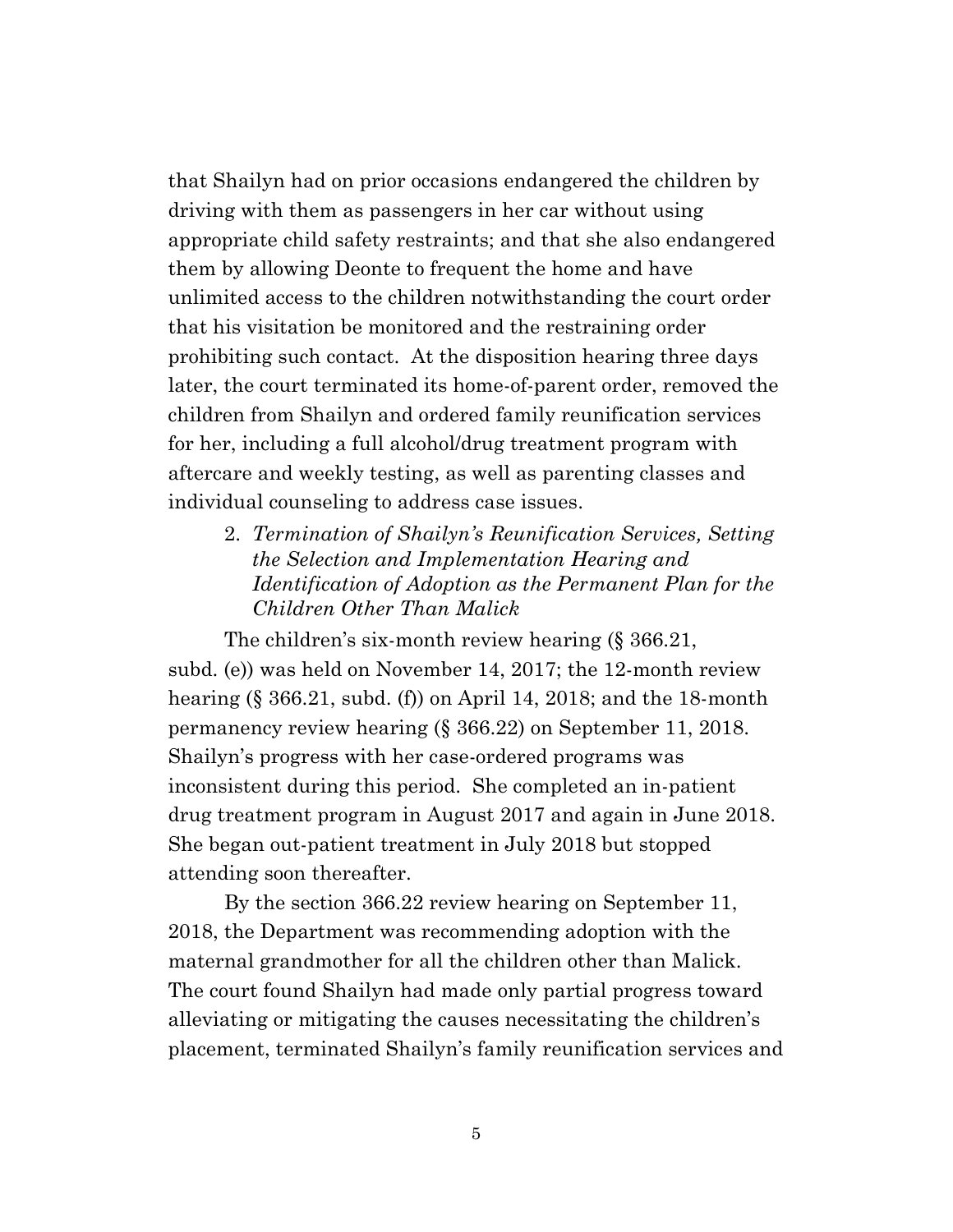set the matter for a section 366.26 selection and implementation hearing on January 10, 2019.

On January 10, 2019 the court continued the section 366.26 hearing<sup>3</sup> because of inadequate notice. Proceeding to a permanency planning review hearing under section 366.3 (an "RPP," or review of permanent plan in dependency argot), the court found continued jurisdiction was necessary because the conditions that had justified the court in taking jurisdiction still existed. The court also found the permanent plan of adoption as a specific goal was appropriate and ordered adoption as the permanent plan for all the children other than Malick.

At the next RPP on July 11, 2019, with identical orders for the six children other than Malick, the juvenile court confirmed the permanent plan of adoption as a specific goal remained appropriate and was ordered as the permanent plan. The court found each of the children will be adopted and the likely date that goal would be achieved was December 19, 2019. The Department was ordered to provide permanent placement services to each of the children.<sup>4</sup> Also on July 11, 2019 the court again continued the section 366.26 hearing.

<sup>3</sup> The section 366.26 hearing has been continued many additional times, largely because of disruptions in court proceedings due to the COVID-19 pandemic, and has yet to be conducted. It is currently scheduled for January 20, 2022.

<sup>4</sup> Section 366.3, subdivisions (a)(1) and (d), require the juvenile court to review the status of a dependent child at least once every six months after a permanent plan has been adopted. The next scheduled RPP hearing for the six children other than Malick on January 7, 2020 was continued multiple times, in large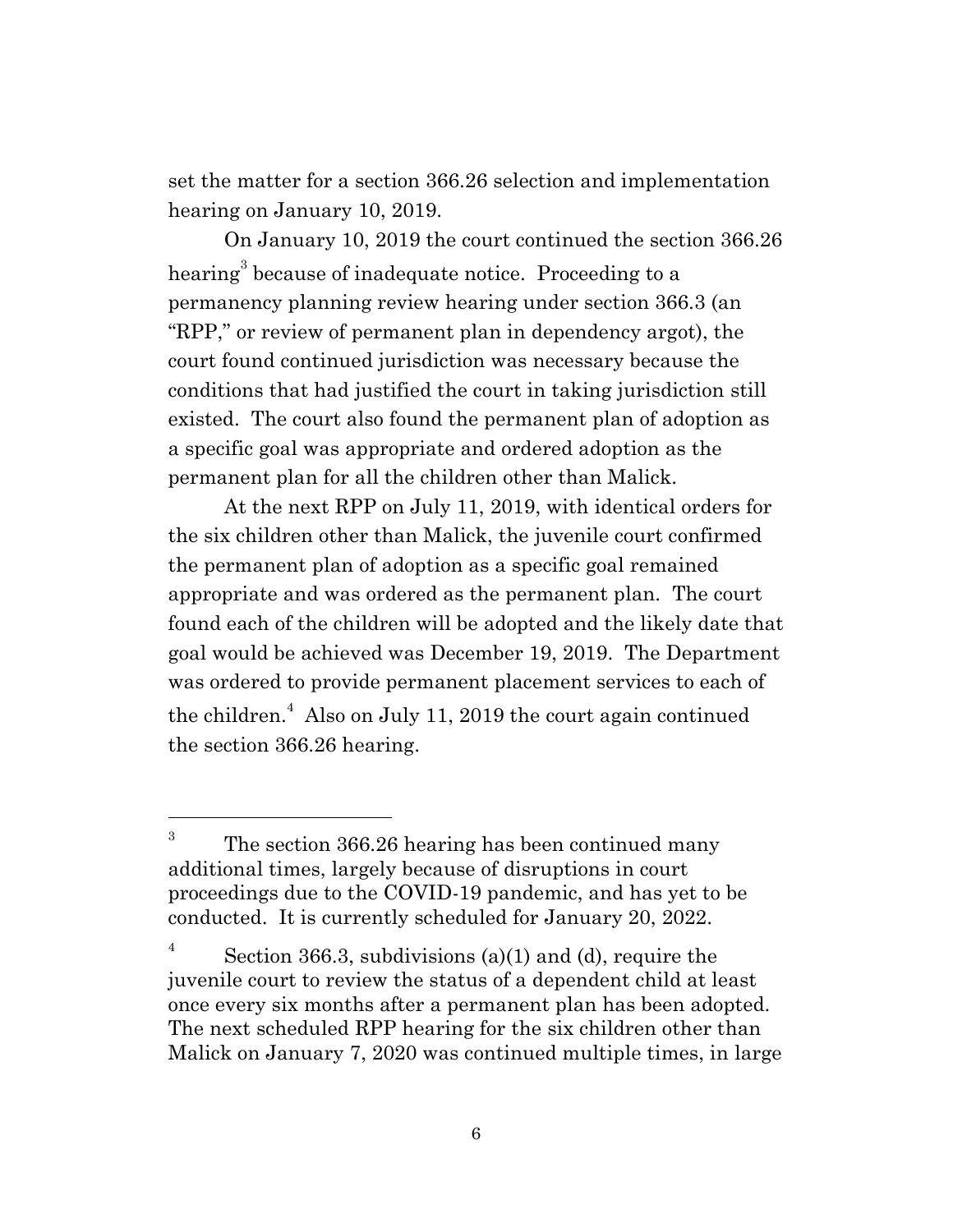# 3. *Placement of Malick with His Father and His Subsequent Removal; Shailyn's Unsuccessful Requests for Reunification Services*

On September 14, 2018 the Department filed a section 342 subsequent petition concerning Malick, who was then living with a nonrelated caregiver, alleging his father, Michael, and Michael's female companion had a history of engaging in violent altercations in Malick's presence. On October 3, 2018 the Department filed an amended section 342 petition on behalf of Malick. At a hearing the following day, which had been scheduled for the jurisdiction hearing on the original section 342 petition, the court ordered Malick released to Michael over the objection of the Department. During the hearing the court observed Shailyn had already received 18 months of reunification services. On November 14, 2018 the court sustained the amended petition pursuant to section 300, subdivision (b)(1), which now alleged violent conduct by Michael's female companion placed Malick at a substantial risk of serious physical harm. Malick remained released to Michael under the Department's supervision.

After learning of another incident of domestic violence and receiving a referral concerning emotional abuse of Malick by Michael, the Department filed a supplemental petition for a more restrictive placement pursuant to section 387, alleging Michael and several female partners had histories of domestic violence and Michael had a history of substance abuse. The court ordered Malick removed from Michael's custody on June 24, 2019. The court subsequently sustained an amended version of the petition

part due to COVID-related disruptions, and ultimately took place on January 21, 2021.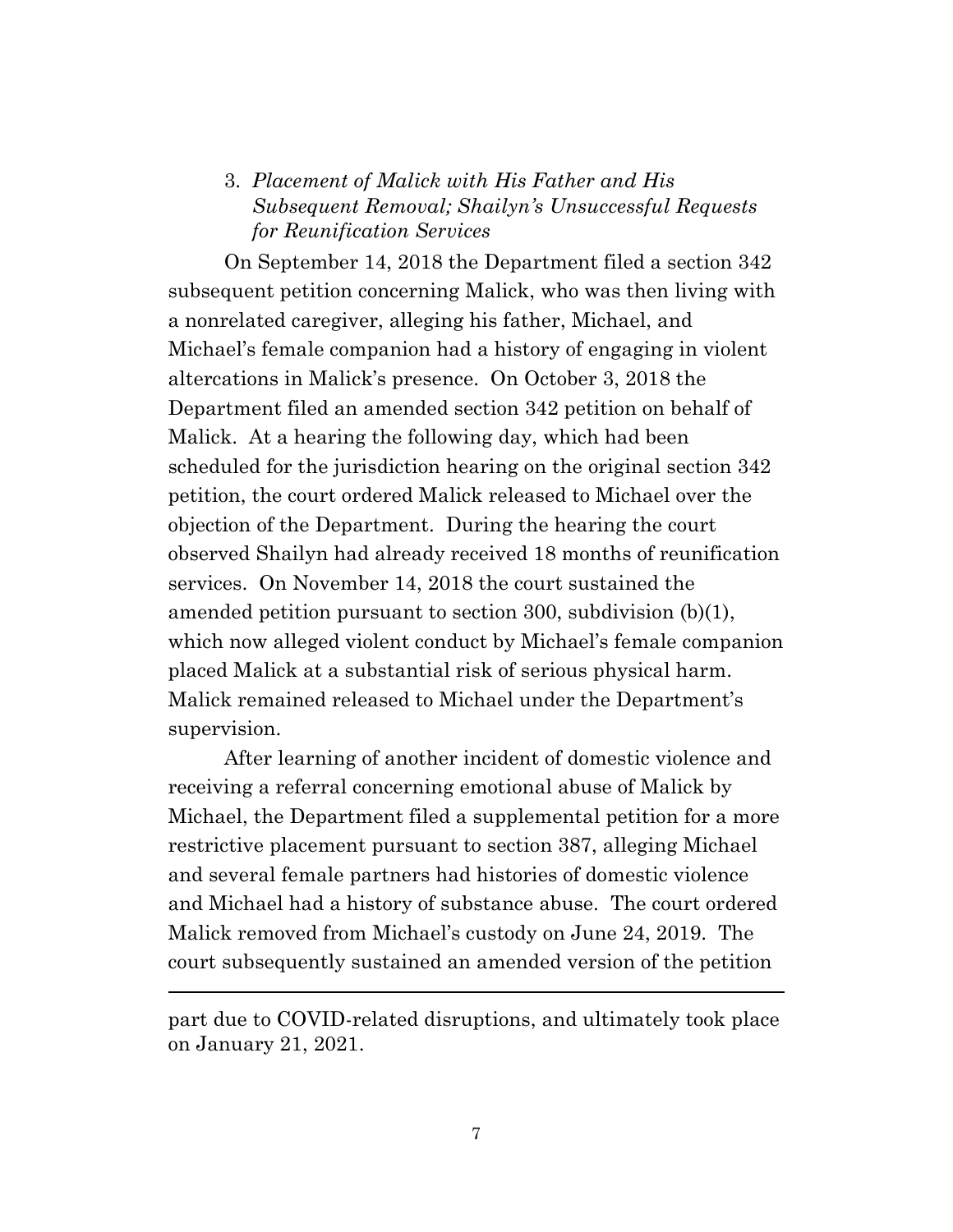on September 24, 2019 and ordered the Department to provide him with reunification services. The court denied reunification services to Shailyn.

Following the disposition hearing for Malick, on September 26, 2019 Shailyn filed a section 388 petition asking for six months of reunification services with Malick. In support of her petition Shailyn averred she had been participating in treatment programs, continued to be enrolled in a 12-step program, was drug testing weekly and attending various life-skill classes and programs and had been visiting Malick regularly. In December 2019 Shailyn filed a substantially similar section 388 petition concerning her other six children. The Department opposed the petitions, explaining that Shailyn, who had maintained her sobriety for a time, had relapsed during her pregnancy with her then-youngest child, Mariah, who suffered from prenatal drug exposure. The court denied both petitions after a hearing on December 16, 2019.

### 4. *Shailyn's March 10, 2020 Section 388 Petitions*

On March 10, 2020 Shailyn filed a new set of section 388 petitions seeking six additional months of reunification services with the seven children at issue in this case.<sup>5</sup> The petitions

<sup>5</sup> Shailyn identified as the order she wanted modified the juvenile court's April 23, 2019 denial of reunification services pursuant to section 361.5, subdivision (b)(10). The Department explained in its respondent's brief that the April 23, 2019 order was entered in Mariah's dependency case, not this proceeding. (See fn. 2.) The parties and the juvenile court did not attach any significance to Shailyn's incorrect identification of the order(s) she wanted to modify to provide for additional reunification services. Neither do we.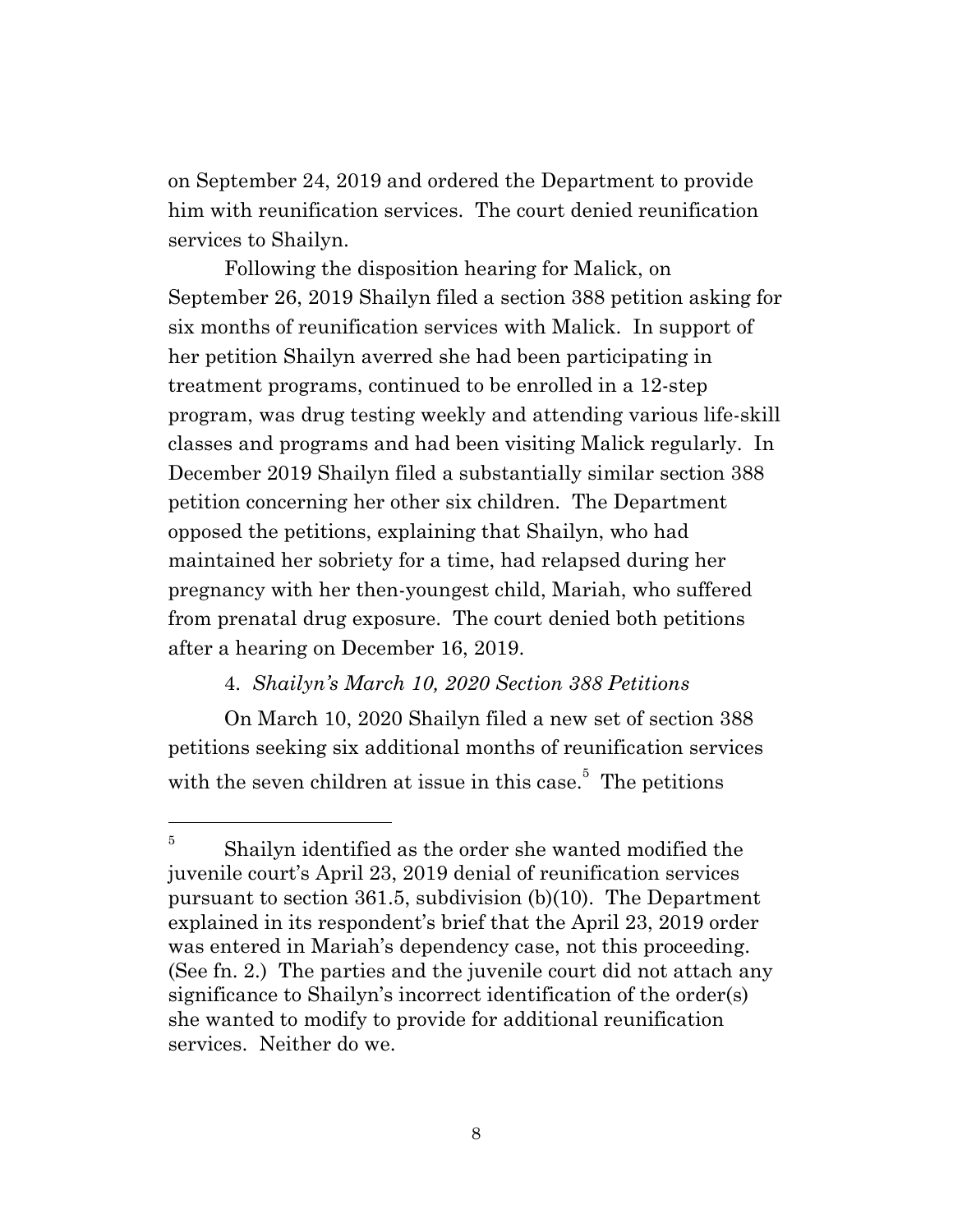stated, as evidence of changed circumstances, that Shailyn had successfully completed an outpatient substance abuse program on February 20, 2020, continued to participate in 12-step programs and in individual counseling. She attached a letter and certificate confirming her completion of the outpatient program at Tarzana Treatment Centers, an attendance card from the 12 step program and a letter from Wesley Health Centers describing her active participation in mental health treatment beginning in August 2019 and continuing through March 6, 2020. Explaining why it would be in the children's best interest to provide additional services, Shailyn stated, "It is in the child[ren]'s best interest to reunify with [their] mother and have a relationship with [their] extended family and siblings which would give [them] permanency that [they do] not currently have."

On September 18, 2020 the court ordered the Department to prepare a response to the section 388 petitions and scheduled a hearing for January 21, 2021. The Department filed its report in early January 2021, recommending the court deny the petitions because additional reunification services would not be in the children's best interest: "It is in the best interest of the children to remain in the care of [the maternal grandmother] with the permanent plan of adoption."

The Department's response summarized interviews with the program coordinator and a resident advocate at the Valley Oasis domestic violence shelter where Shailyn was living. The staff believed Shailyn would be overwhelmed if required to care for any children other than one-year-old Shane then living with her. The shelter personnel were also concerned that Shailyn seemed focused on obtaining her high school diploma rather than finding employment and housing.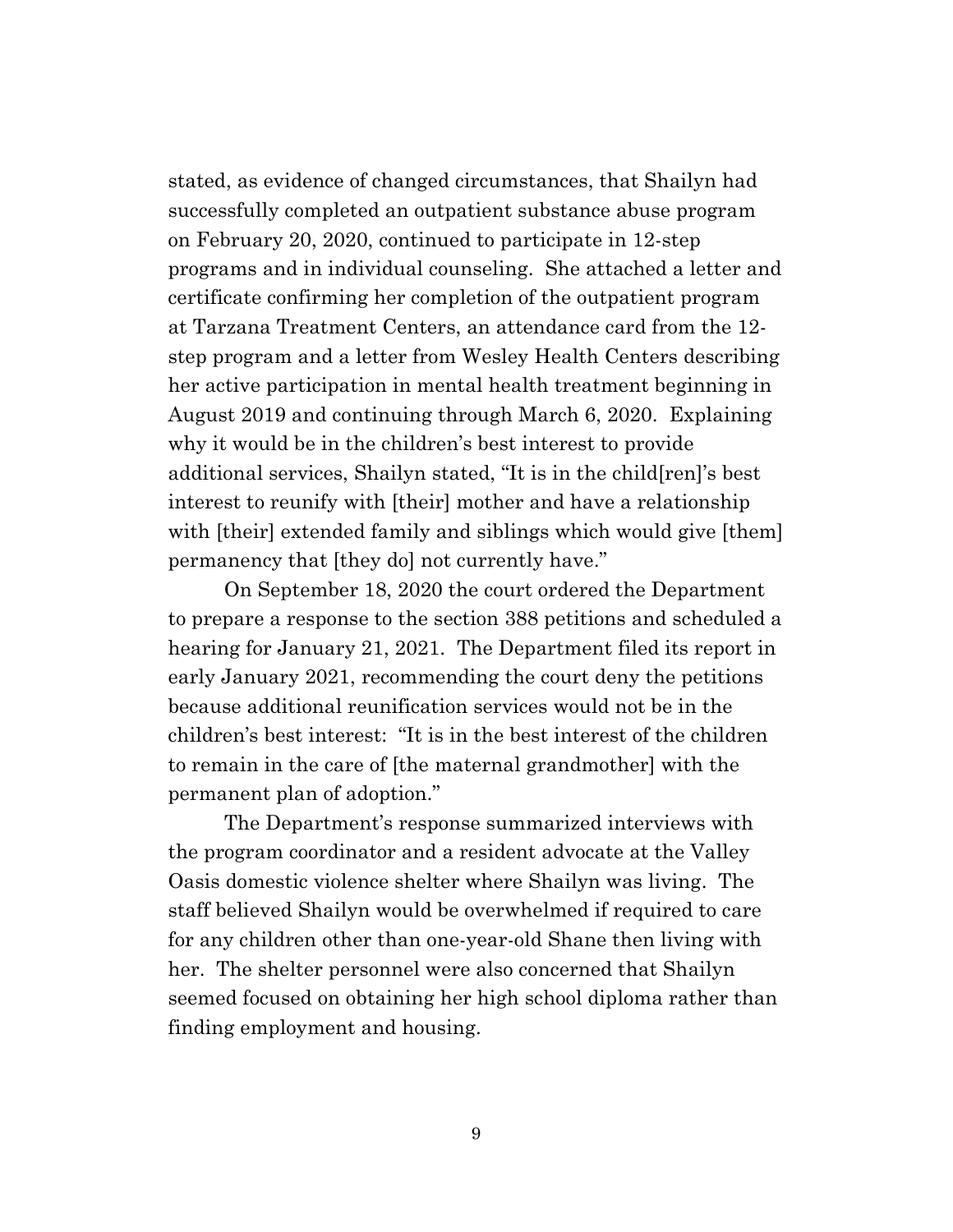Shailyn, interviewed at the shelter by a dependency investigator, said she had been clean and sober since March 2019, had completed the Tarzana Treatment program and was actively involved in after-care through her church, where she had a sponsor (another member of the church). Shailyn stated she was working the steps and attended virtual narcotics anonymous meetings daily. Shailyn expressed her goal of regaining custody of her children and said she felt she could provide appropriate care. Shane, who was with Shailyn during the interview, appeared clean and healthy, was dressed appropriately for the weather and seemed comfortable in his mother's care.

The maternal grandmother, with whom six of the children were residing, $6 \text{ when informed that Shailyn was seeking}$ additional reunification services, responded that it was not a good idea and said she did not want the children returned to their mother, who she believed did not have the mental capacity to care for all eight children.

The investigator also met individually with each of the seven children. Malick, then 12 years old, said he wanted to live with his father, but indicated he would also like to live with Shailyn to be able to help care for her and his baby brother, Shane. He did not believe Shailyn could care for all eight children. Eleven-year-old De'Asia said she wanted to live with Shailyn, although she said she believed both Shailyn and the maternal grandmother would take good care of her and could do a

<sup>6</sup> The boys other than Malick had been living with the maternal grandmother for two years by this point; the three girls had been with her for six months. The maternal grandmother had expressed interest in adopting the six children.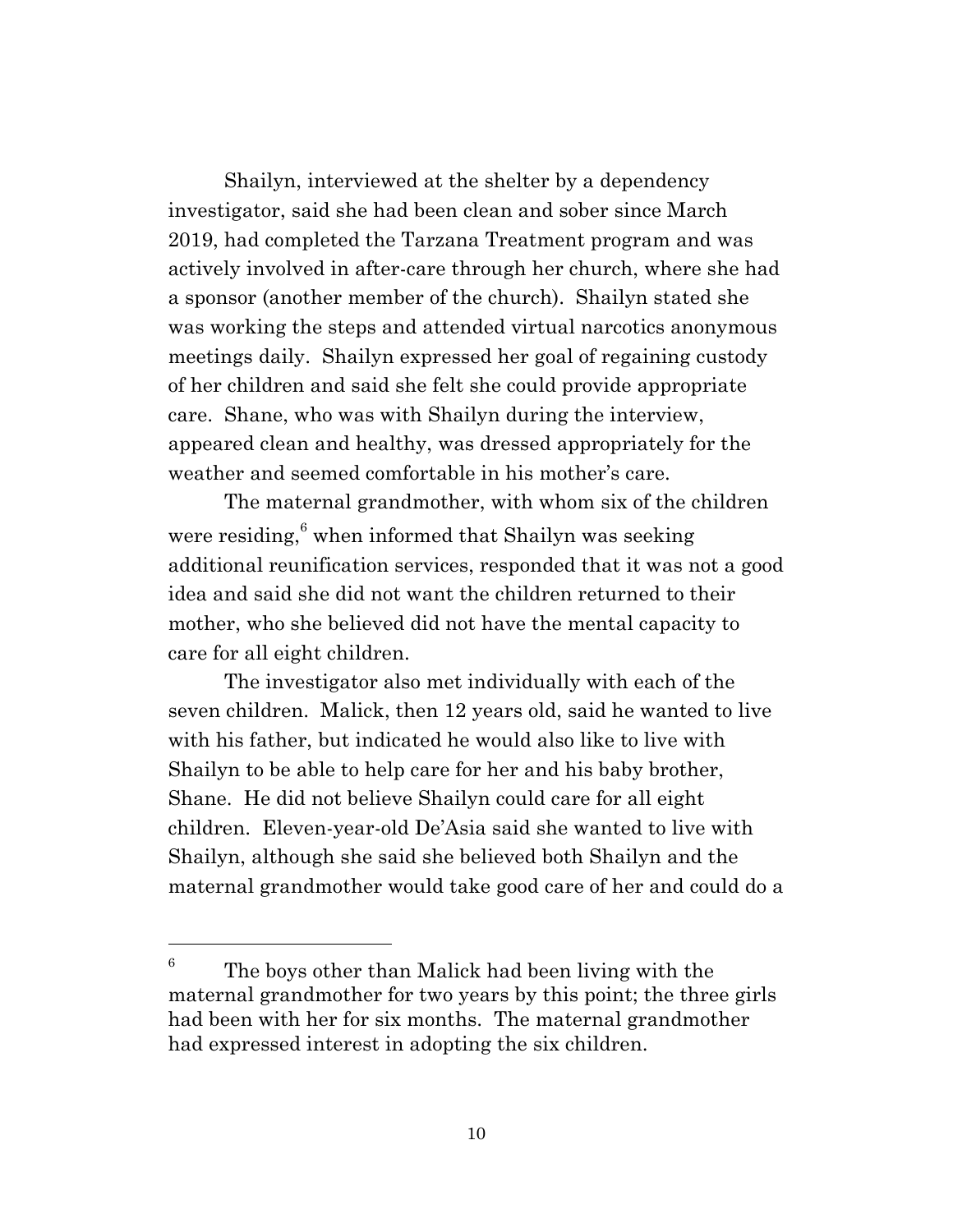good job of caring for all eight children. The other five children said they wanted to live with the maternal grandmother.<sup>7</sup>

In a last minute information report filed shortly after its response to the section 388 petitions, the Department advised the court adoption remained the permanent plan for the children other than Malick. The Department's status review report filed January 21, 2021 for the RPP hearing on that date stated Shailyn had been visiting the children weekly, either in person or virtually due to pandemic-related restrictions. Because of a change in counsel for Malick's father, the court continued the hearing on Shailyn's section 388 petitions to March 8, 2021.

## 5. *The Section 388 Hearing and the Court's Order Denying Shailyn's Petitions*

At the hearing on March 8, 2021 Shailyn's counsel summarized Shailyn's efforts to achieve and maintain her sobriety (her change of circumstance) and, as to the second step of the section 388 analysis, argued it would be in the best interest of the children to reunify with their mother. Counsel stated, "She does have consistent visits with the children. She has telephonic visits every day, as well as weekly in-person visits with the

<sup>7</sup> The investigator asked the children, if given the choice, would they prefer to live with their mother or their grandmother and why they chose the individual they did. Ashanie, then nine years old, said her grandmother helped them and she believed the grandmother would do a better job of caring for all seven children. Iliah, then 10 years old, said she could not explain why she preferred her grandmother. Tayvione, eight years old, Jaimar, seven years old, and Rashaad, six years old, said they chose their grandmother because she gave them treats, popsicles and chocolate.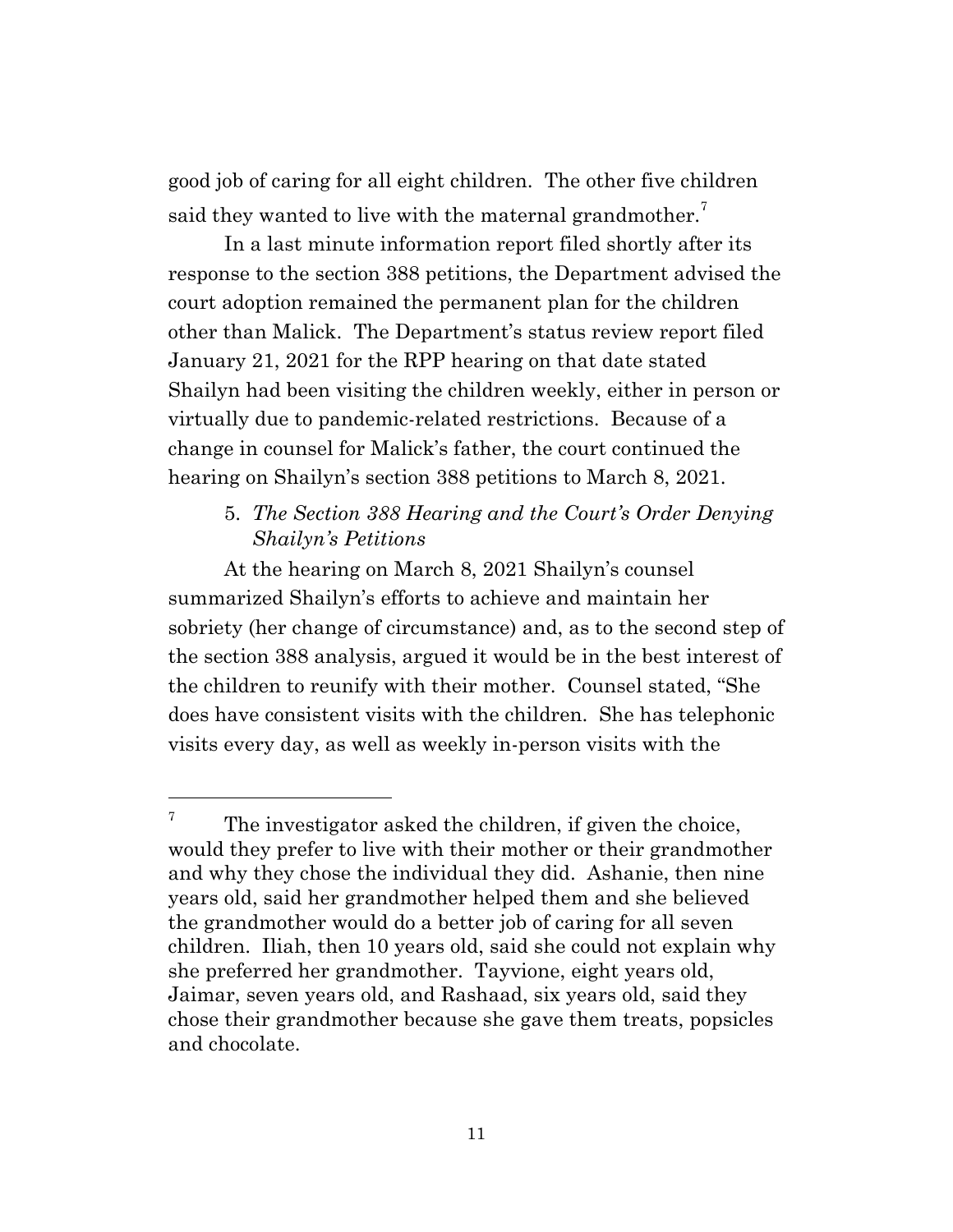children. The children are very bonded to their mother." Shailyn's counsel noted that Shailyn currently had custody of her youngest child, Shane, and assured the court Shailyn had taken the appropriate precautions to ensure the child's safety. Counsel emphasized that Shailyn was advocating "a slow transition of the children into mother's custody" and said Shailyn had the support of the maternal grandmother, her church and close friends.

Responding to Shailyn's request, Malick's counsel stated additional reunification services would not be in Malick's best interest. Minors' counsel for the other children argued the court lacked the authority to grant additional reunification services because the case was "well beyond the period of reunification for all of my clients" and asserted "the court's only option would be to return today." Based on that premise, minors' counsel asserted Shailyn lacked the capacity to care for eight young children.

The Department argued, although Shailyn had made some progress, she had not established changed circumstances: "She has a long history of unresolved substance abuse. And while she's currently on the path to sobriety, her sobriety is very much in the early stages. She's not yet established a lengthy period of sobriety." The Department also reminded the court there had been a sustained petition for another of Shailyn's children (Mariah) due to Shailyn's substance abuse and Shailyn's parental rights as to that child had been terminated. Concurring in the argument of minors' counsel, the Department noted Shailyn was "well past this period of reunifying" and asserted the court could not make a finding that immediate return of the children would be their best interest.

The court found Shailyn had proved changed circumstances and congratulated her on her efforts: "You are doing all the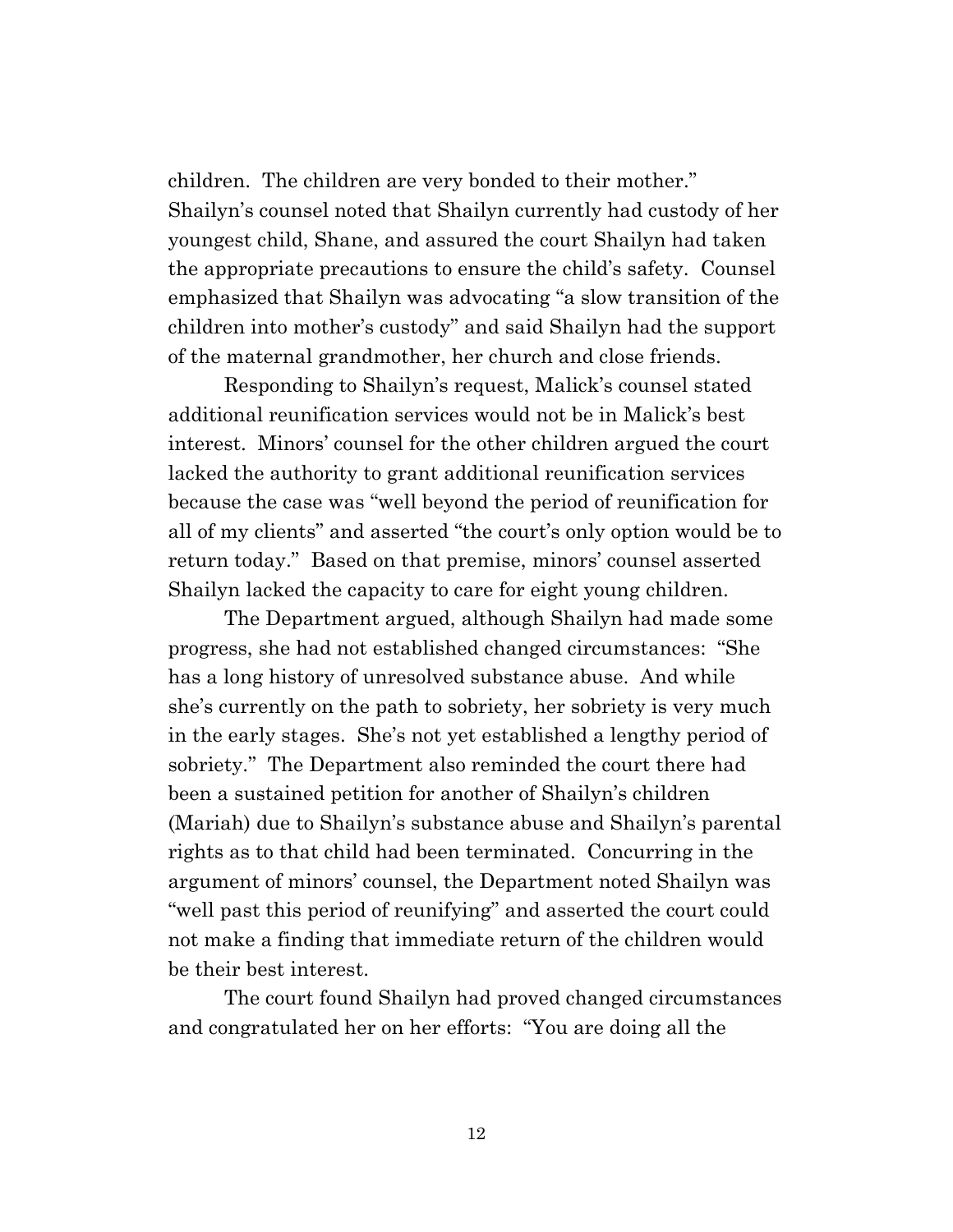things you need to do to make yourself well and whole for your children."<sup>8</sup> The court then stated it agreed with minors' counsel's interpretation of the court's authority: "Counsel is right with respect to the time period for family reunification services, the time to reinstate those services for the majority of your children has expired. So the court would have to make a determination of whether or not it's suitable to place the children with you at this time." The court concluded immediate return to Shailyn was not in the children's best interest based on the concerns expressed by various individuals who had contact with Shailyn, including the maternal grandmother (as reflected in the Department's response to the section 388 petitions), that she was not physically, mentally or emotionally prepared to have all eight children in her care.

After the court announced its ruling, minors' counsel advised all parties on the record that she was asking the court to assess the maternal grandmother for legal guardianship, rather than adoption, as the permanent plan for her six clients. Counsel

<sup>&</sup>lt;sup>8</sup> Addressing Shailyn the court stated, "I sincerely mean this, Ma'am, when I say this, the court is going to congratulate you on your—with respect to the first prong, your changed and changing circumstances. Sometimes it takes people longer than others. You have completed a lot of your case plan. You have been sober since 2019. Although you're only on step one of the 12 steps sobriety program, you have found someone in your sponsor who is a mountain. She's been sober for 32 years. And she, genuinely, cares for you, and the fact that she's allowed you and your eight children to be in her home. And she's observed you with the children, and she has no concerns. And you are currently enrolled—you are in compliance with your medication and your mental [health] counseling."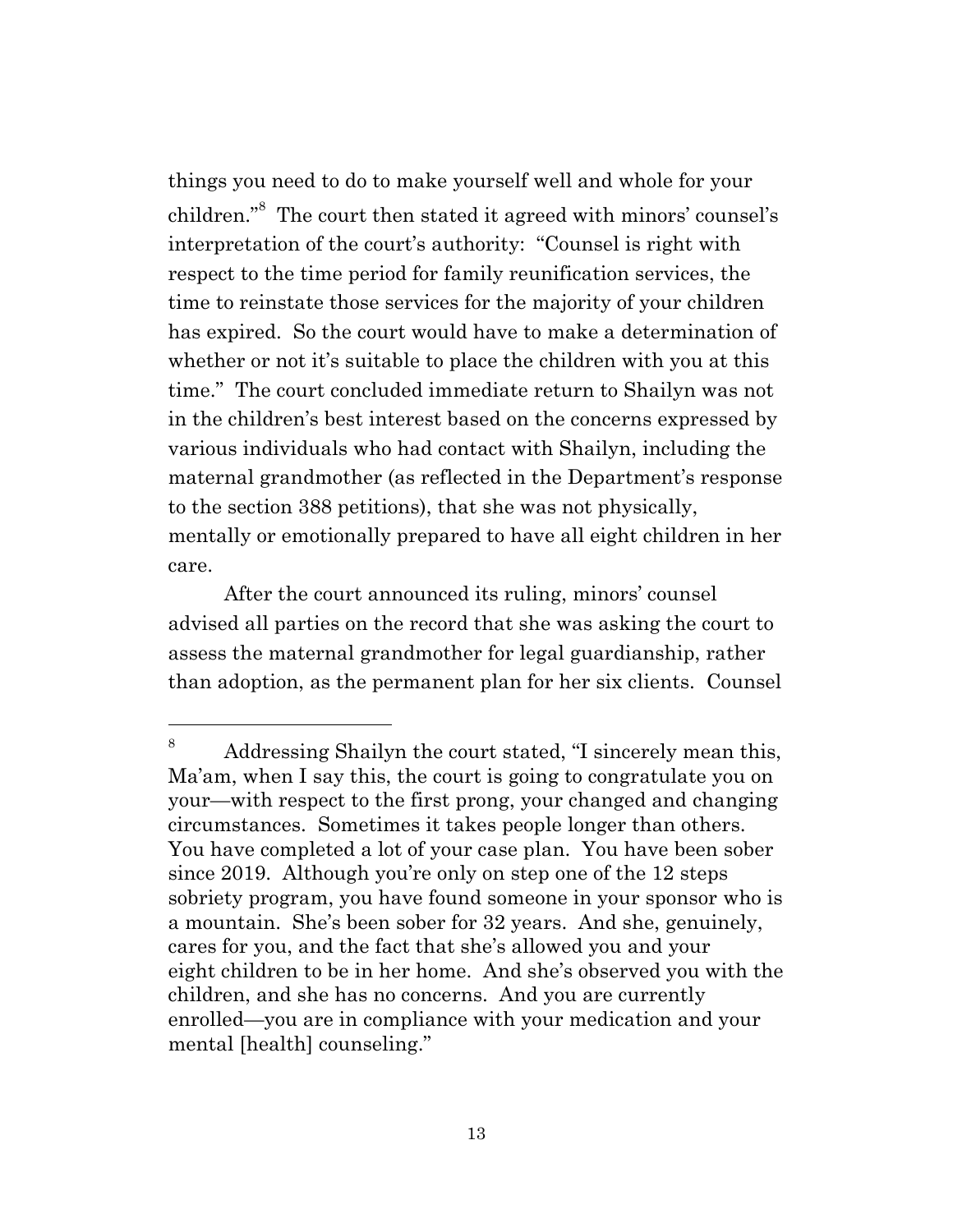explained, because of pandemic-related and other delays in the case, as well as Shailyn's ongoing progress, the children had built "a real relationship with their mother." The court acknowledged this development and ordered the Department to assess the maternal grandmother for legal guardianship.

Shailyn filed a timely notice of appeal from the order denying her section 388 petitions.<sup>9</sup>

#### **DISCUSSION**

#### 1. *Section 388 and the Standard of Review*

Section 388 provides for modification of juvenile court orders when the moving party presents new evidence or a change of circumstance and demonstrates modification of the previous order is in the child's best interest.<sup>10</sup> (*In re Jasmon O*. (1994)

<sup>9</sup> Several weeks after denying Shailyn's section 388 petitions, at a review hearing for Malick the court terminated its suitable placement order, ordered Malick home of father and terminated dependency jurisdiction with a juvenile custody order granting Michael sole physical and Michael and Shailyn joint legal custody of the child with monitored visitation for Shailyn. The court signed and filed the juvenile custody order on May 7, 2021. Shailyn has appealed the termination and custody orders (case no. B312726) "solely to protect and preserve mother's rights vis-àvis her pending appeal in case number B311135." (See generally *In re Rashad D.* (2021) 63 Cal.App.5th 156.) On August 12, 2021 we stayed briefing in B312726 pending the decision in the instant appeal.

<sup>&</sup>lt;sup>10</sup> Section 388, subdivision (a)(1), provides, "Any parent or other person having an interest in a child who is a dependent of the juvenile court . . . may, upon grounds of change of circumstance or new evidence, petition the court in the same action in which the child was found to be a dependent child . . .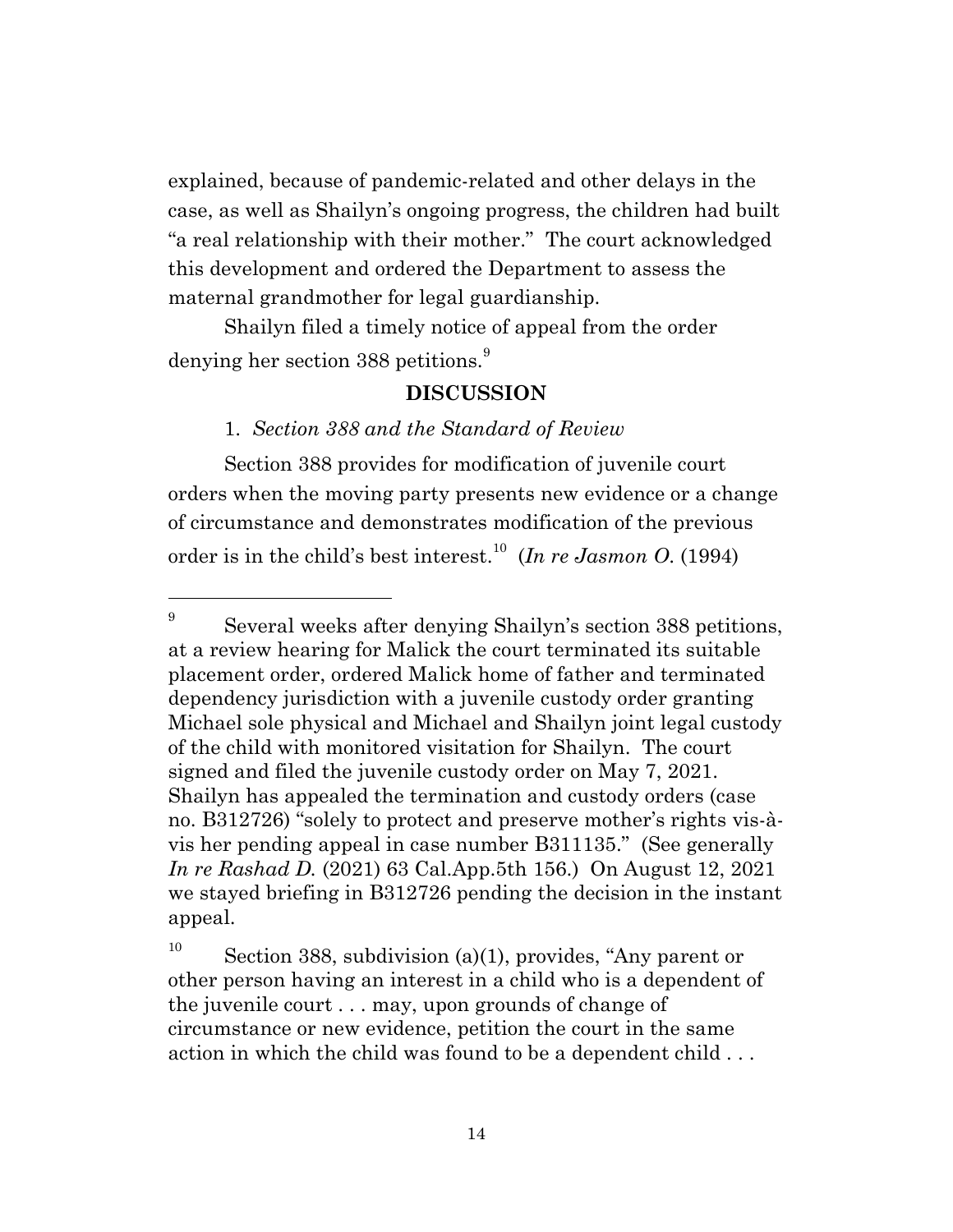8 Cal.4th 398, 415; *In re Stephanie M*. (1994) 7 Cal.4th 295, 317; *In re Alayah J.* (2017) 9 Cal.App.5th 469, 478; see *In re Zacharia D.* (1993) 6 Cal.4th 435, 447 ["'[s]ection 388 provides the "escape mechanism" that . . . must be built into the process to allow the court to consider new information'"]; Cal. Rules of Court, rule 5.570(e).) "'The petitioner has the burden of showing by a preponderance of the evidence (1) that there is new evidence or a change of circumstances *and* (2) that the proposed modification would be in the best interests of the child.' [Citation.] '[T]he change in circumstances must be substantial.'" (*In re J.M.* (2020) 50 Cal.App.5th 833, 845.)

When, as in this case, a section 388 petition is filed after family reunification services have been terminated, the juvenile court's overriding concern is the child's best interests. (*In re Stephanie M., supra*, 7 Cal.4th at p. 317.) The parent's interests in the care, custody and companionship of the child are no longer paramount; and the focus shifts to the needs of the child for permanency and stability. (*Ibid.*; *In re Vincent M.* (2008) 161 Cal.App.4th 943, 960; *In re Jacob P.* (2007) 157 Cal.App.4th 819, 828.) Nonetheless, a parent may rebut the presumption that continued care is in the best interest of the child after termination of reunification services by showing that circumstances have changed and would warrant further reunification services. (*In re Marilyn H.*, *supra*, 5 Cal.4th at p. 310.)

We generally review the denial of a section 388 petition for abuse of discretion. (*In re Stephanie M*., *supra*, 7 Cal.4th at

for a hearing to change, modify, or set aside any order of court previously made or to terminate the jurisdiction of the court."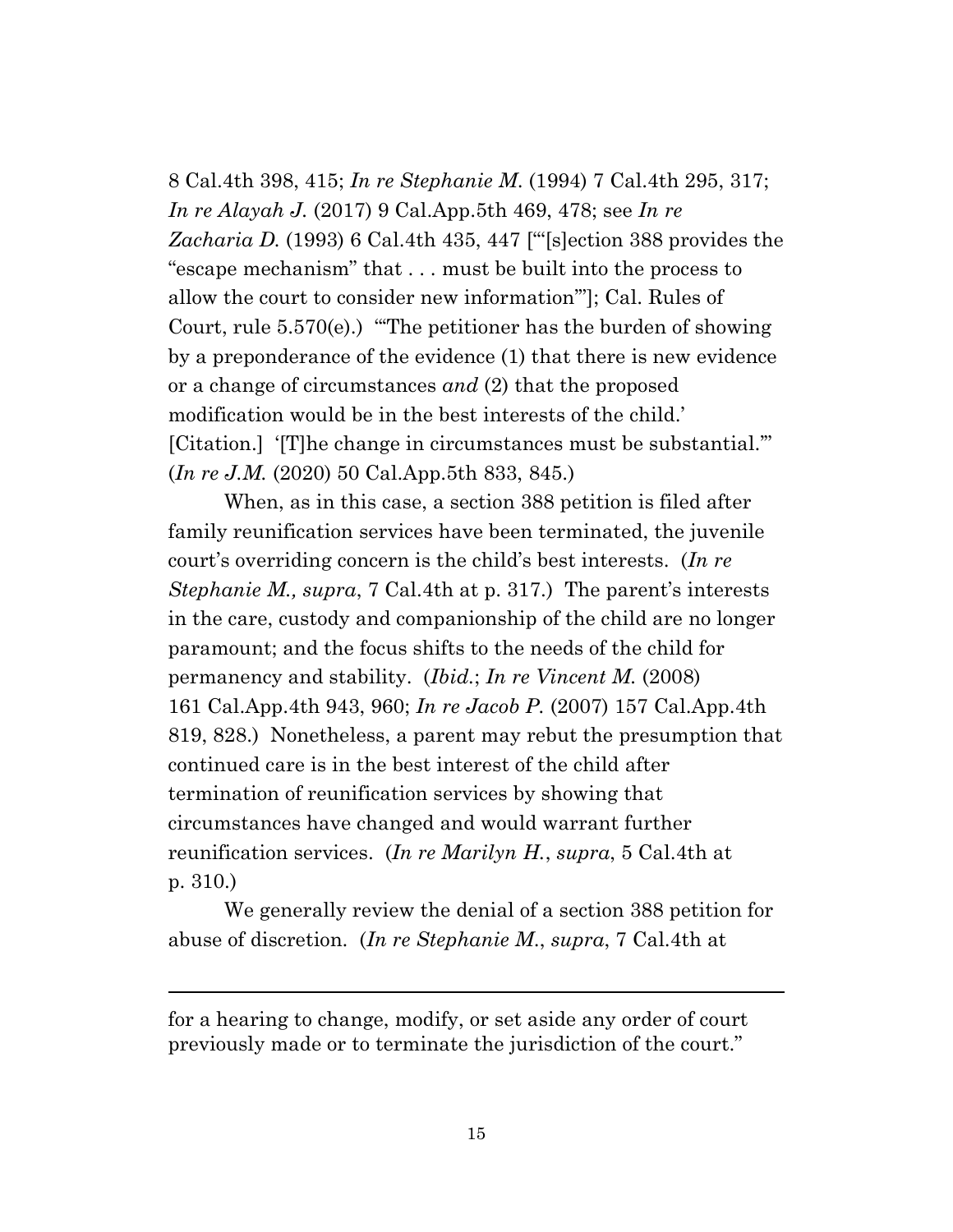p. 318; see *In re I.B.* (2020) 53 Cal.App.5th 133, 153.) However, when the court's denial is based on a mistake of law, our review is de novo. (*In re Samuel A.* (2020) 55 Cal.App.5th 1, 7; see *In re R.T.* (2017) 3 Cal.5th 622, 627 [court reviews juvenile court's construction of a statute de novo]; *Michael G. v. Superior Court* (2021) 69 Cal.App.5th 1133, 1140 ["we review the interpretation and application of the dependency statutes de novo"]; see also *In re Charlisse C.* (2008) 45 Cal.4th 145, 159 ["a disposition that rests on an error of law constitutes an abuse of discretion"].)

2. *The Juvenile Court Erred in Concluding It Lacked the Authority To Order Additional Reunification Services*

a. *Pre-permanent plan reunification services*

Section 361.5, subdivision (a), provides, with certain limitations not at issue in this case, that family reunification services must be provided to a child, the child's mother and a statutorily presumed father whenever a child has been removed from a parent's custody. For a child who on the date of initial removal from the physical custody of the child's parent was under three years of age, court-ordered services "shall be provided" for a period of six months from the disposition hearing. (§ 361.5, subd.  $(a)(1)(B)$ .) For a child who on the date of initial removal from the physical custody of the child's parent was three years of age or older, court-ordered services "shall be provided" for a period beginning with the disposition hearing and ending 12 months after the child entered foster care as defined in section 361.49 (that is, the earlier of the date of the jurisdiction hearing or 60 days after the child was initially removed from the custody of his or her parent).  $(\S 361.5, \text{subd. (a)(1)(A))})$ 

Notwithstanding these time limits, section 361.5, subdivision (a)(1)(C), permits the extension of court-ordered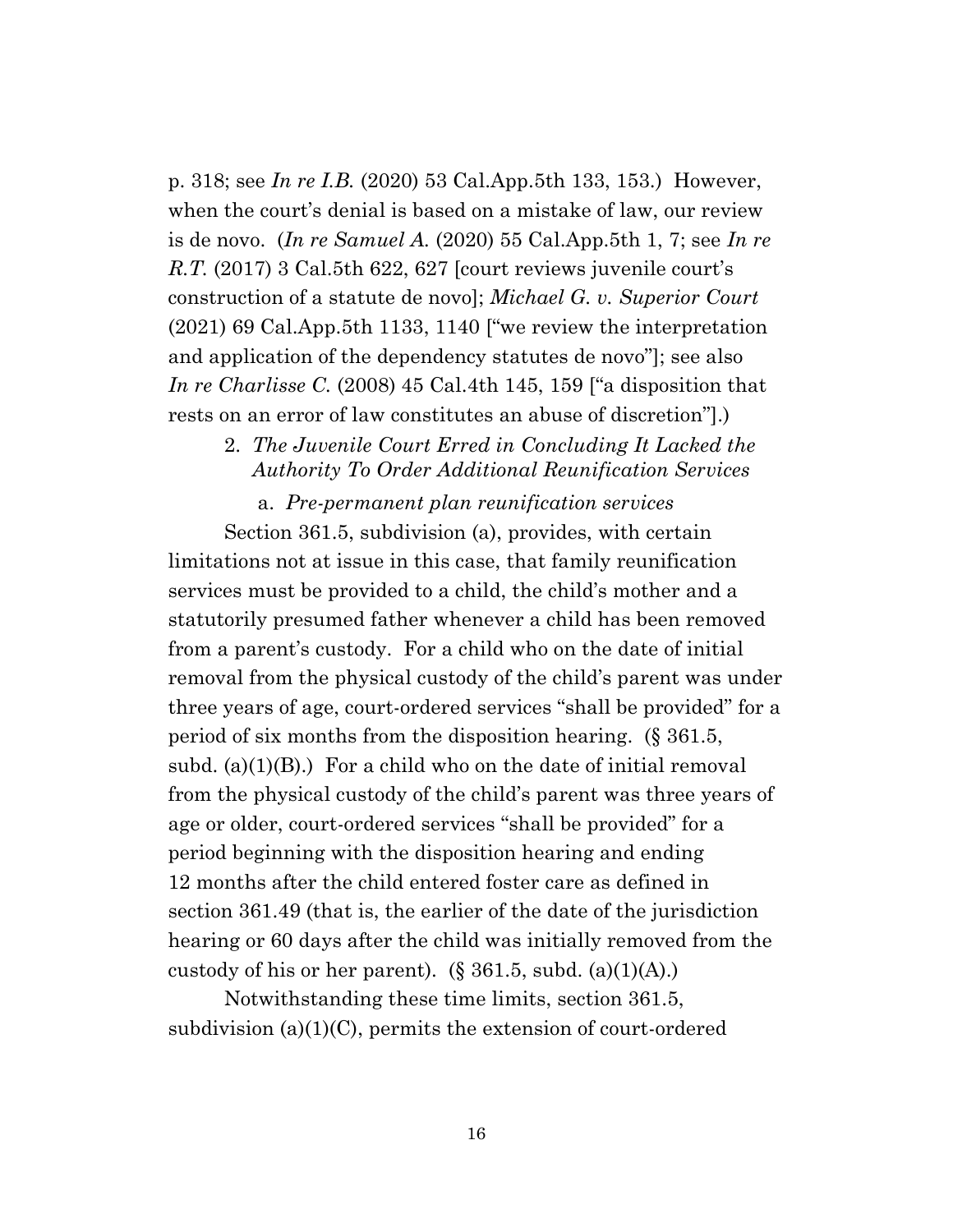services for a maximum period not to exceed 18 months after the child was removed from parental custody if the permanent plan for the child is return to the custody of his or her parents and the court finds at the 12-month review hearing a substantial probability the child will be safely returned to the parents within that time (or the court determines that reasonable services were not previously provided to the parent). (See *Michael G. v. Superior Court*, *supra*, 69 Cal.App.5th at p. 1141 ["[t]he juvenile court may extend services up to 18 months, however, if it finds there is a substantial probability the child will be returned to the parent's custody within the extended time period, or if it finds reasonable services were not provided"].) In addition, section 361.5, subdivision  $(a)(4)(A)$ , and section 366.22, subdivision (b), permit a further extension up to a maximum of 24 months at the 18-month review hearing under certain narrowly defined circumstances.<sup>11</sup>

<sup>11</sup> As explained in *Michael G. v. Superior Court*, *supra*, 69 Cal.App.5th at pages 1141 through 1142, the limited exception permitting 24 months of reunification services only apples "if the juvenile court determines at the 18-month permanency review hearing that the best interests of the child would be met by the provision of additional reunification services, and if the court concludes that reasonable services were not provided to the parent or there is a substantial probability the child will be returned to the parent's physical custody and safely maintained in the home within the extended period of time . . . [and] the parent is (1) a parent making significant and consistent progress in a court-ordered residential substance abuse treatment program, (2) a minor or a dependent parent at the time of the initial hearing who is making significant and consistent progress in establishing a safe home for the child's return, or (3) a parent who was recently discharged from incarceration,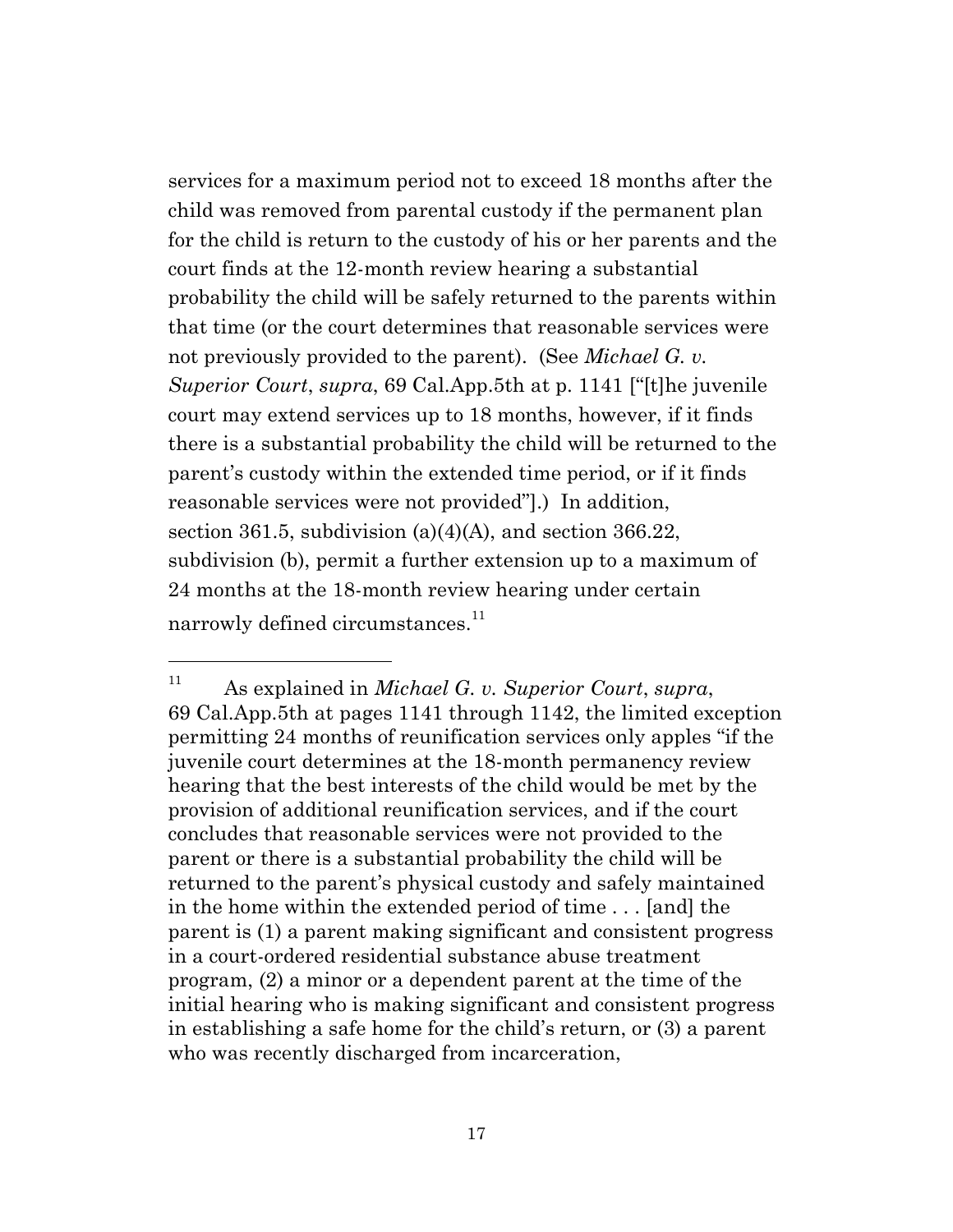Except for this further limited exception at the 18-month review hearing, the juvenile court must "order the return of the child to the physical custody of his or her parent . . . unless the court finds, by a preponderance of the evidence, that the return of the child to his or her parent . . . would create a substantial risk of detriment to the safety, protection, or physical or emotional well-being of the child." (§ 366.22, subd. (a)(1).) If the child is not returned to the parent's custody at that hearing, the court must terminate reunification services and set a section 366.26 hearing. (§ 366.22, subd. (a)(3); see *Bridget A. v. Superior Court* (2007) 148 Cal.App.4th 285, 311 ["the section 366.22 hearing 'represents a critical juncture in dependency proceedings'"].)

#### b. *Post-permanent plan reunification services*

The juvenile court believed it was precluded from granting additional family reunification services to Shailyn because services authorized by section 361.5 had been exhausted. Section 361.5, however, does not apply to post-permanency review hearings. Once the case has proceeded to postpermanency plan review under section 366.3, as here, subdivisions (e) and (f) of that section expressly authorize the provision of additional reunification services if parental rights have not been terminated and the provision of such services would be in the best interest of the child.<sup>12</sup> (See *D.T. v. Superior* 

institutionalization, or the custody of the Department of Homeland Security (DHS) and who is making significant and consistent progress in establishing a safe home for the child's return."

<sup>12</sup> Section 366.3, subdivision (e), provides: "Except as provided in subdivision (g), at the review held every six months pursuant to subdivision (d), the reviewing body shall inquire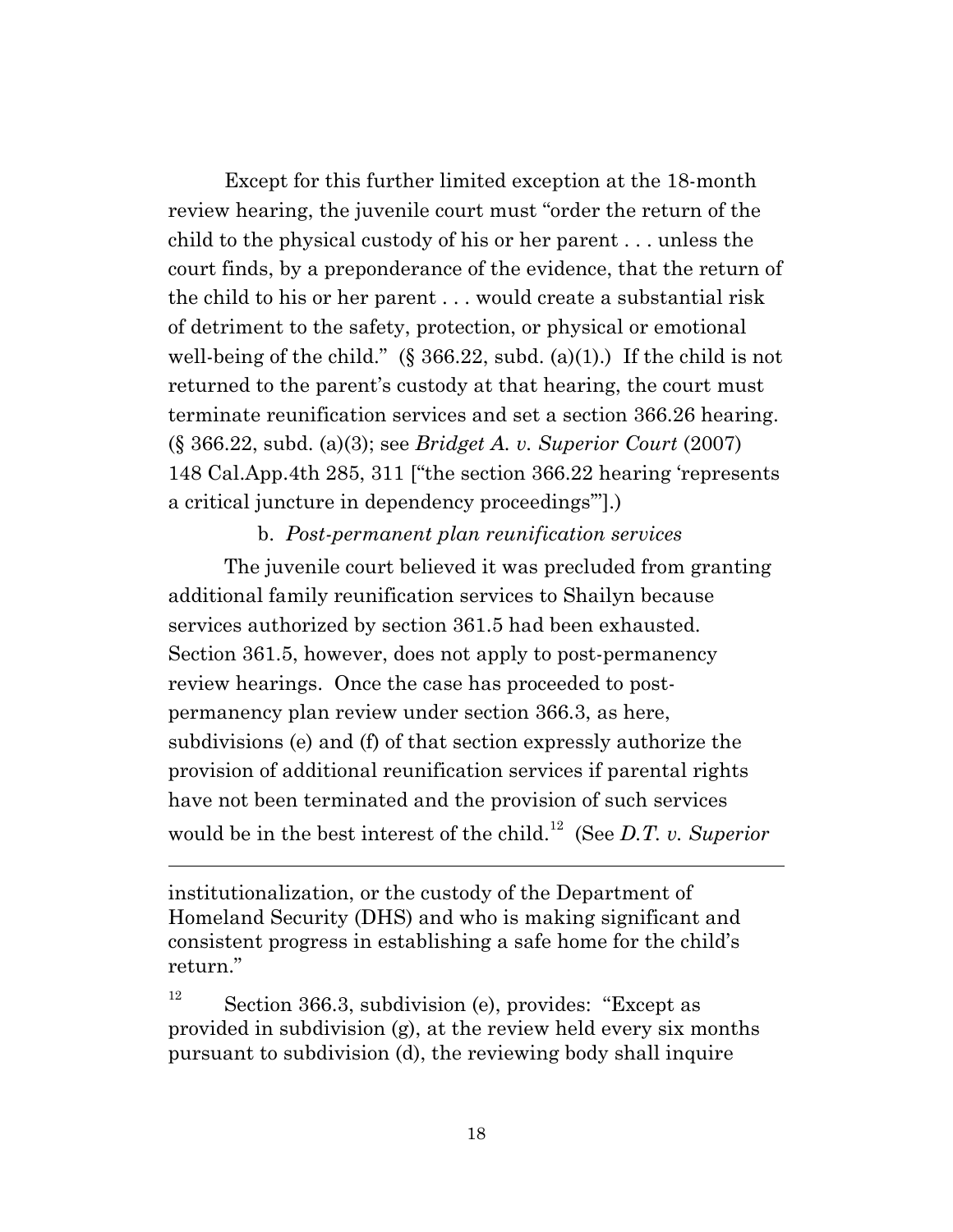*Court* (2015) 241 Cal.App.4th 1017, 1036-1037 [section 366.3 governs the availability of reunification services on periodic review in the post-permanency phase when the child has been placed outside the parent's home, but parental rights have not been terminated].) As set forth in section 366.3, subdivision (f), at the RPP hearing, "It shall be presumed that continued care is in the best interests of the child, unless the parent or parents prove, by a preponderance of the evidence, that further efforts at reunification are the best alternative for the child. In those cases, the court may order that further reunification services to return the child to a safe home environment be provided to the parent or parents up to a period of six months, and family maintenance services, as needed for an additional six months in order to return the child to a safe home environment." (See *B.B. v. Superior Court* (2016) 6 Cal.App.5th 563, 570 [court may consider further efforts at parental reunification during postpermanency plan review "'only if the parent proves, by a

about the progress being made to provide a permanent home for the child, shall consider the safety of the child, and shall determine all of the following:  $[\n\mathcal{L}] \ldots [\n\mathcal{L}]$  (4) The extent of the agency's compliance with the child welfare services case plan in making reasonable efforts either to return the child to the safe home of the parent or to complete whatever steps are necessary to finalize the permanent placement of the child. If the reviewing body determines that a second period of reunification services is in the child's best interests, and that there is a significant likelihood of the child's return to a safe home due to changed circumstances of the parent, pursuant to subdivision (f), the specific reunification services required to effect the child's return to a safe home shall be described."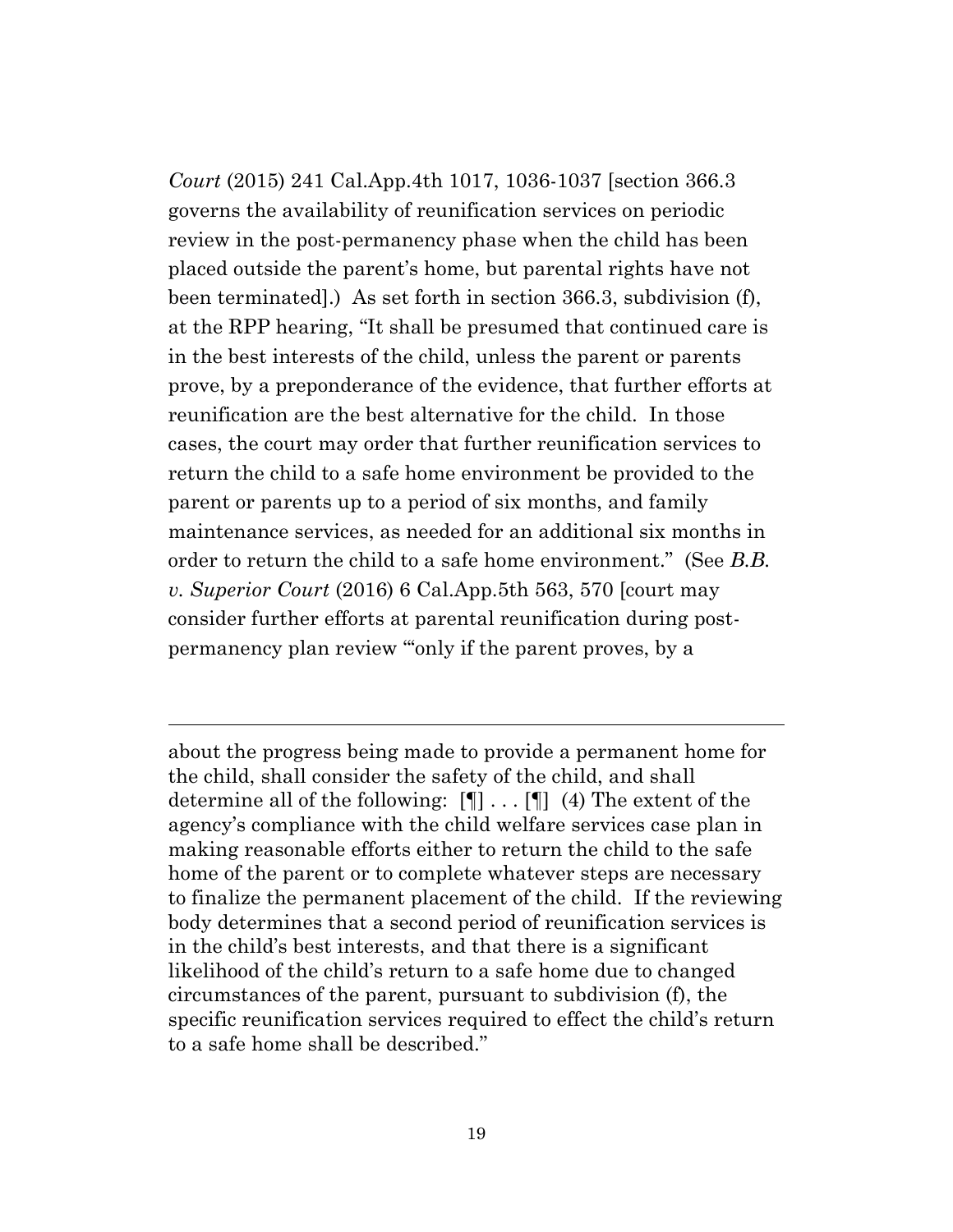preponderance of the evidence, that the efforts would be the best alternative for the child'"].)

A section 388 petition is the appropriate procedural vehicle to raise the issue of additional reunification services following termination of court-ordered services at the 18-month review hearing: "[T]he Legislature has provided the procedure pursuant to section 388 to accommodate the possibility that circumstances may change after the reunification period that may justify a change in a prior reunification order. A petition pursuant to section 388 may be used to raise the issue in the trial court prior to the section 366.26 hearing." (*In re Marilyn H.*, *supra*, 5 Cal.4th at p. 309.) As the Supreme Court explained in *In re Marilyn H.*, although the focus is on the needs of the dependent child for permanence and stability once reunification services have been terminated in accordance with section 361.5's time frames, a parent is entitled to revive the reunification issue by proving a change of circumstance pursuant to section 388. (*In re Marilyn H.*, at p. 309.) "Sections 366.26 and 388, when construed together and with the legislative scheme as a whole, are reasonable and bear a substantial relation to the objective sought to be attained. The parent's interest in having an opportunity to reunify with the child is balanced against the child's need for a stable, permanent home. The parent is given a reasonable period of time to reunify and, if unsuccessful, the child's interest in permanency and stability takes priority. Even after the focus has shifted from reunification, the scheme provides a means for the court to address a legitimate change of circumstances while protecting the child's need for prompt resolution of his custody status." (*Ibid*.; accord, *In re I.B.*, *supra*, 53 Cal.App.5th at pp. 153-154.)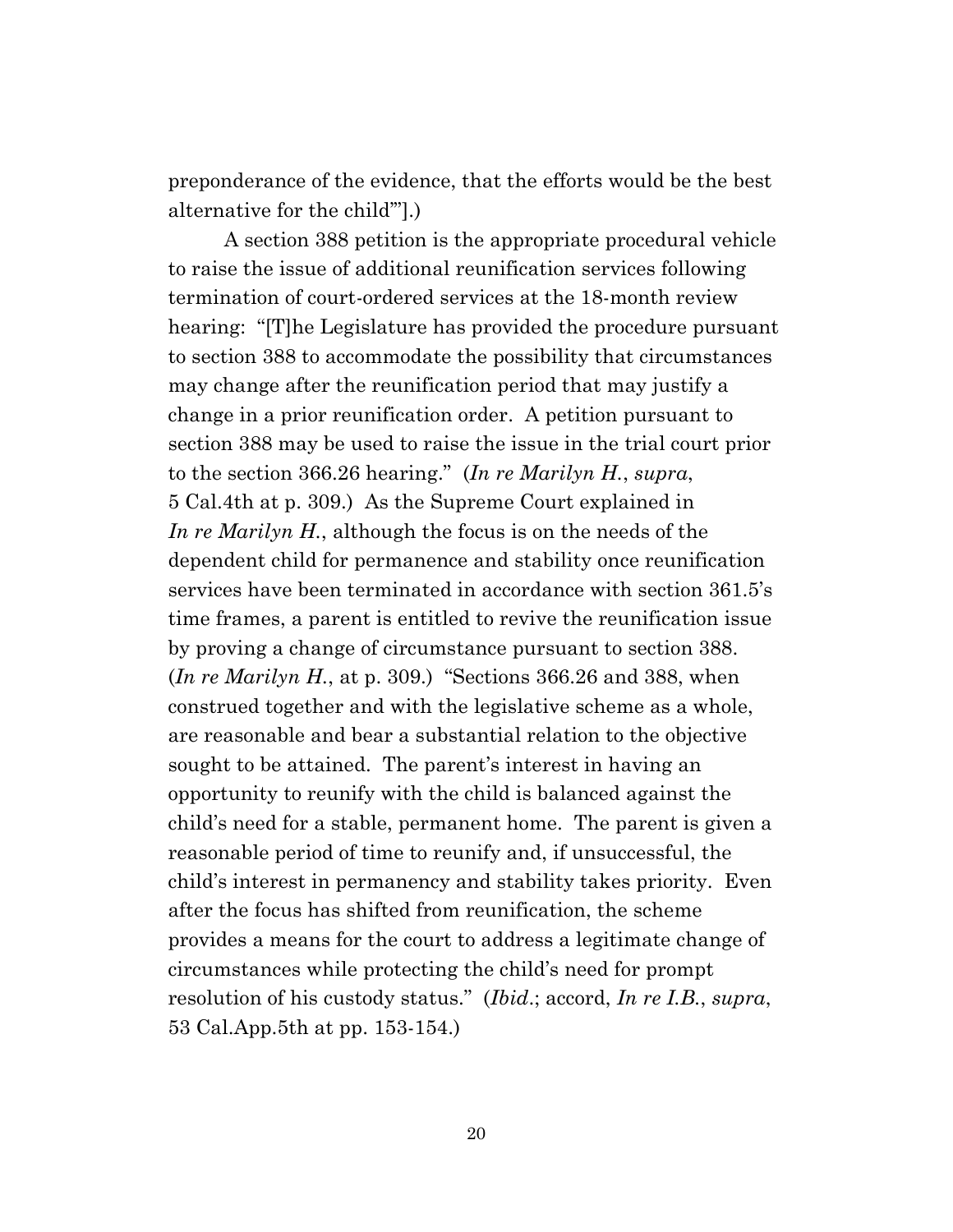The *Marilyn H.* Court's recognition of a parent's right to utilize section 388 to seek additional reunification services notwithstanding that parent's failure to reunify during the section 361.5 reunification period is fully consistent with the multiple provisions of dependency law (and with sound public policy) authorizing the juvenile court to make orders in the best interest of the children under its care. Section 362, subdivision (a), empowers the juvenile court to make "any and all reasonable orders for the care, supervision, custody, conduct, maintenance, and support of the child," and section 245.5 provides, "In addition to all other powers granted by law, the juvenile court may direct all such orders to the parent, parents, or guardian of a minor who is subject to any proceedings under this chapter as the court deems necessary and proper for the best interests of . . . the minor. These orders may concern the care, supervision, custody, conduct, maintenance, and support of the minor." (See also § 202, subd. (a) [directing the juvenile court "to preserve and strengthen the minor's family ties whenever possible"].)

In sum, the juvenile court erred in concluding that, prior to a properly noticed section 366.26 hearing at which Shailyn's parental rights are terminated, additional reunification services, even if warranted, could not be ordered to assist Shailyn in attempting to regain custody of one or more of her seven oldest children. Denial of Shailyn's petition, based as it was on an error of law, constituted an abuse of discretion. (*In re Charlisse C.*, *supra*, 45 Cal.4th at p. 159; *In re D.N.* (2020) 56 Cal.App.5th 741, 762; *In re Priscilla D.* (2015) 234 Cal.App.4th 1207, 1215.)

3. *Shailyn Did Not Forfeit Her Challenge to the Juvenile Court's Order*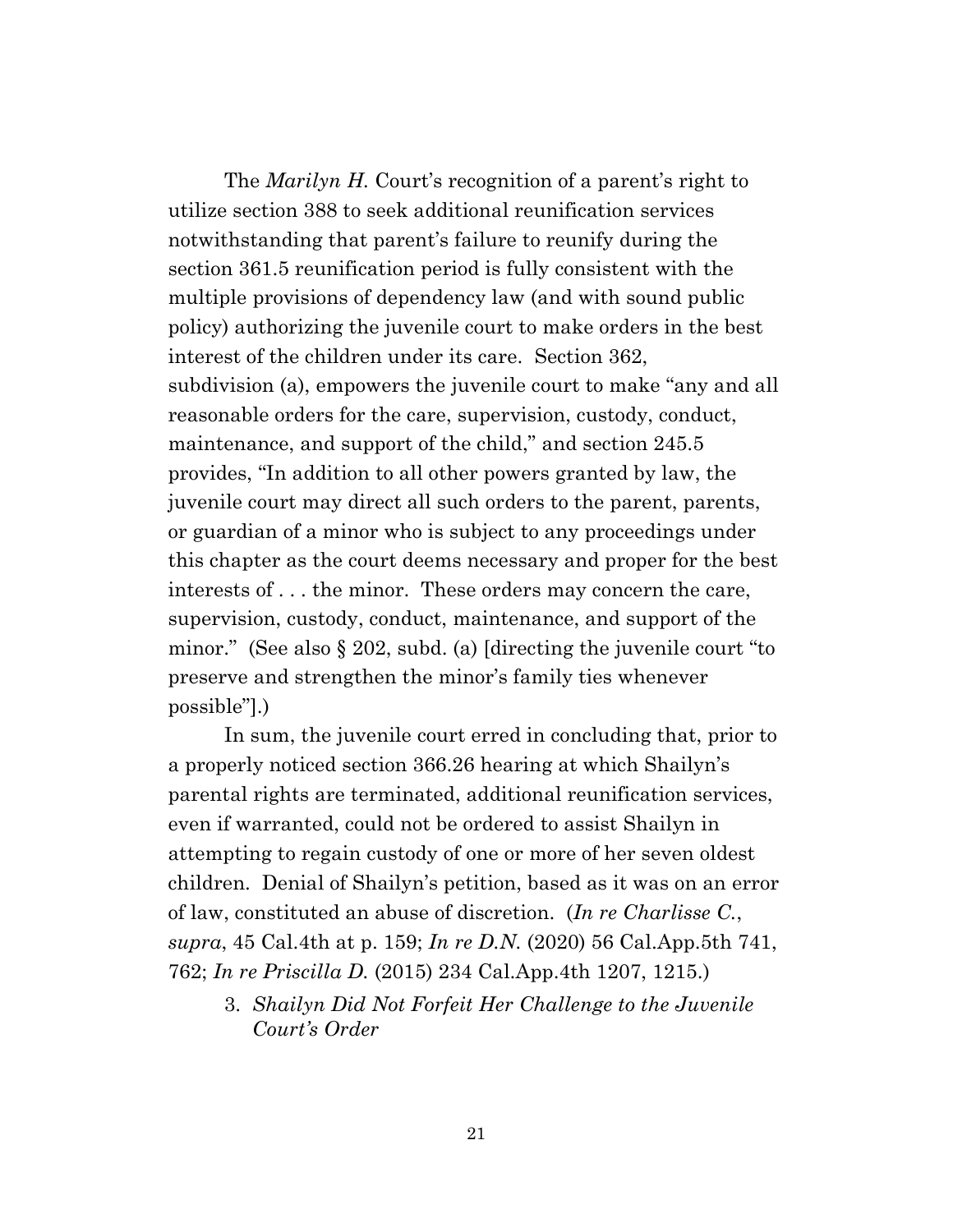Although Shailyn's section 388 petition properly asked the juvenile court to order additional reunification services and at the hearing on her petition Shailyn argued she had satisfied both steps in the section 388 analysis, her counsel did not attempt to correct the court when it indicated it lacked authority to grant the relief requested. The Department's contention Shailyn thereby forfeited her argument the court failed to properly exercise its discretion is unpersuasive.

The Department, of course, is correct that forfeiture rules apply in dependency cases. As the Supreme Court explained in *In re S.B*. (2004) 32 Cal.4th 1287, "[A] reviewing court ordinarily will not consider a challenge to a ruling if an objection could have been made but was not made in the trial court. [Citation.] The purpose of this rule is to encourage parties to bring errors to the attention of the trial court, so they may be corrected. [Citation.] [¶] Dependency matters are not exempt from this rule." (*Id*. at p. 1293, fn. omitted; accord, *In re Aaron S*. (2015) 235 Cal.App.4th 507, 521.) But forfeiture generally applies when a party did not alert the juvenile court that he or she objected to an order being made or when a party failed to ask in the juvenile court for relief being sought on appeal, not when, as here, the court has denied a party's request for an order on a legally incorrect ground. For example, in *In re S.B.* the issue was whether the mother's failure to object to the court's order granting the legal guardian authority to determine visitation forfeited the issue. (*In re S.B.*, at p. 1291.) Similarly, in *In re Aaron S.* the court of appeal held a nonminor dependent had arguably forfeited his challenge to the absence of a transition plan by failing to request one or to object to termination of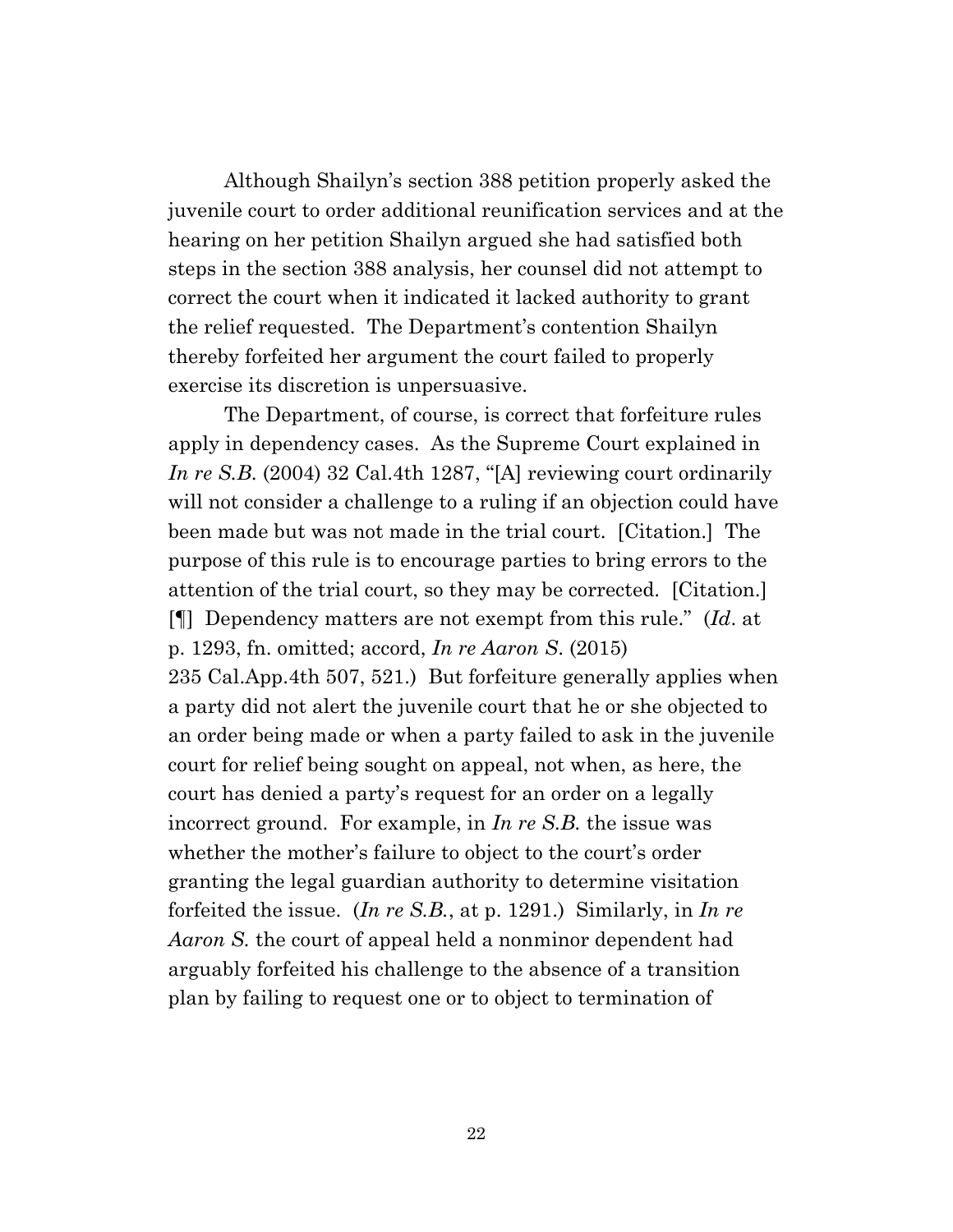jurisdiction without the statutorily required plan. (*In re Aaron S*., at p. 521.)

The three dependency cases cited by the Department in support of its forfeiture argument are substantially the same. In *In re Dakota S.* (2000) 85 Cal.App.4th 494, 501, the court of appeal held, by failing to raise the issue in the juvenile court, the parent had forfeited the argument a guardianship order should be reversed because the child services agency had not prepared, and the juvenile court had not considered, a statutorily required preliminary assessment of the foster parent as a prospective guardian. In *In re Anthony P.* (1995) 39 Cal.App.4th 635, 641, the court held the absence of any objection to the court's failure to provide for sibling visits forfeited the issue on appeal. And in *In re Richard K.* (1994) 25 Cal.App.4th 580, 590, the court concluded the parent's submission on the child service agency's report and recommendation without any evidence or argument forfeited the claim on appeal that the disposition order adopting that recommendation was not supported.

The Department cites no authority for its position a party who petitions the court for an order based on pertinent statutory authority (here, section 388) and argues in support of the request nonetheless forfeits the issue on appeal if he or she fails to argue the court's denial of the request constitutes an abuse of discretion. Such a rule of forfeiture would be particularly inapt here, where it appears neither the juvenile court nor counsel for any of the parties was acquainted with controlling Supreme Court authority. (Cf. *In re Dakota S.*, *supra*, 85 Cal.App.4th at p. 501 ["it would be inappropriate to allow a party not to object to an error of which the party is or should be aware"].)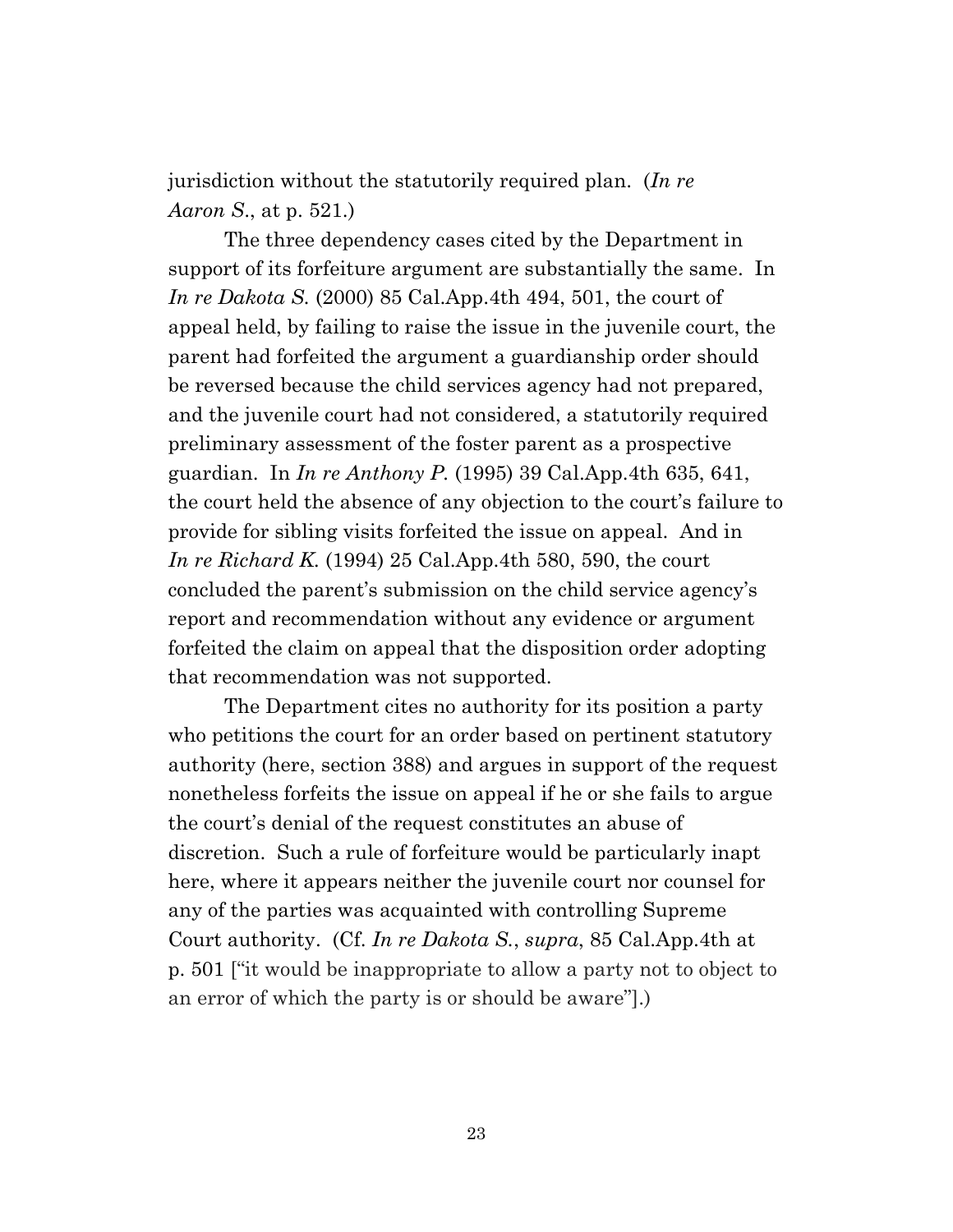Additionally, "application of the forfeiture rule is not automatic." (*In re S.B.*, *supra*, 32 Cal.4th at p. 1293.) Although the Supreme Court has cautioned that an appellate court's discretion to consider forfeited claims in dependency cases should be used rarely and with special care, it has approved the exercise of that discretion in cases presenting an important question of law. (*Ibid*.) Whether the juvenile court may grant a section 388 petition and order additional reunification services for a parent who has already received 18 months of services presents just such a legal issue.

#### 4. *The Juvenile Court's Error Was Not Harmless*

The harmless error doctrine applies in dependency cases. (*In re Jesusa V.* (2004) 32 Cal.4th 588, 624; *In re Celine R.* (2003) 31 Cal.4th 45, 59-60; *In re M.M.* (2015) 236 Cal.App.4th 955, 963.) "This practice derives from article VI, section 13 of the California Constitution, which provides: 'No judgment shall be set aside, or new trial granted, in any cause . . . for any error as to any matter of procedure, unless, after an examination of the entire cause, including the evidence, the court shall be of the opinion that the error complained of has resulted in a miscarriage of justice.'" (*In re Jesusa V.*, at p. 624; accord, *B.B. v. Superior Court*, *supra*, 6 Cal.App.5th at p. 572.) "Reversal is justified only when the court, after an examination of the entire case, including the evidence, is of the opinion that it is reasonably probable that a result more favorable to the petitioning party would have been reached in the absence of the error." (*B.B.*, at p. 572 (cleaned up).)

Without addressing *In re Marilyn H.*, *supra*, 5 Cal.4th 295, the Department contends what it calls the juvenile court's "alleged error" in asserting it could not order additional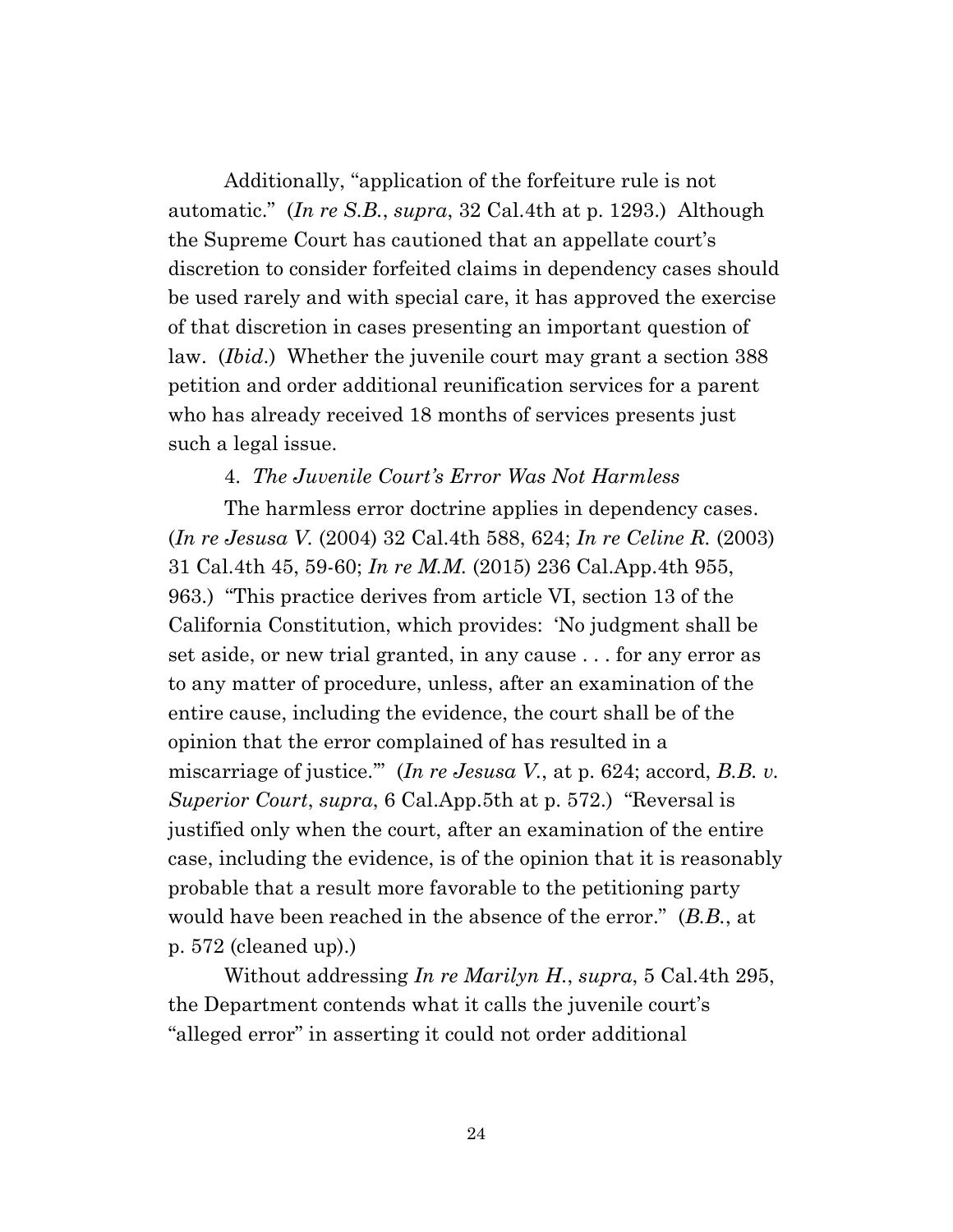reunification services was harmless because Shailyn could not demonstrate an additional six months of services would be in the children's best interest. In support the Department argues, as reflected in its response to the section 388 petition, that the maternal grandmother and staff from Shailyn's domestic violence shelter had significant concerns about Shailyn's ability to care for eight children and were, in particular, troubled by her apparent inability to focus on the need for adequate housing and employment. In addition, the Department notes, the evidence indicated the children were being well taken care of by the maternal grandmother. The Department also points out that Shailyn had abused drugs once again during her pregnancy with Mariah and had her parental rights terminated in 2019 in that child's dependency proceeding and that her youngest child, Shane, had also been the subject of a dependency petition due to Shailyn's neglectful conduct. $^{13}$ 

Entirely omitted from the Department's effort to explain why the juvenile court's legal error/abuse of discretion was harmless is any reference to the fact that Shailyn was not seeking an immediate return of any of the children—the apparent focus of concern about her ability to care for all

 $13$  In its argument that further reunification services would not be in the children's best interest, the Department describes Shailyn's 2010 dependency case, which concluded in 2012 with Shailyn successfully reunifying with Malick and De'Asia and the juvenile court awarding her sole legal and physical custody of the children. The relevance of that proceeding to the question of additional reunification services in 2021 appears slight, but, if anything, tends to support Shailyn's argument that she benefits from court-ordered services and is highly motivated to reunify with her children.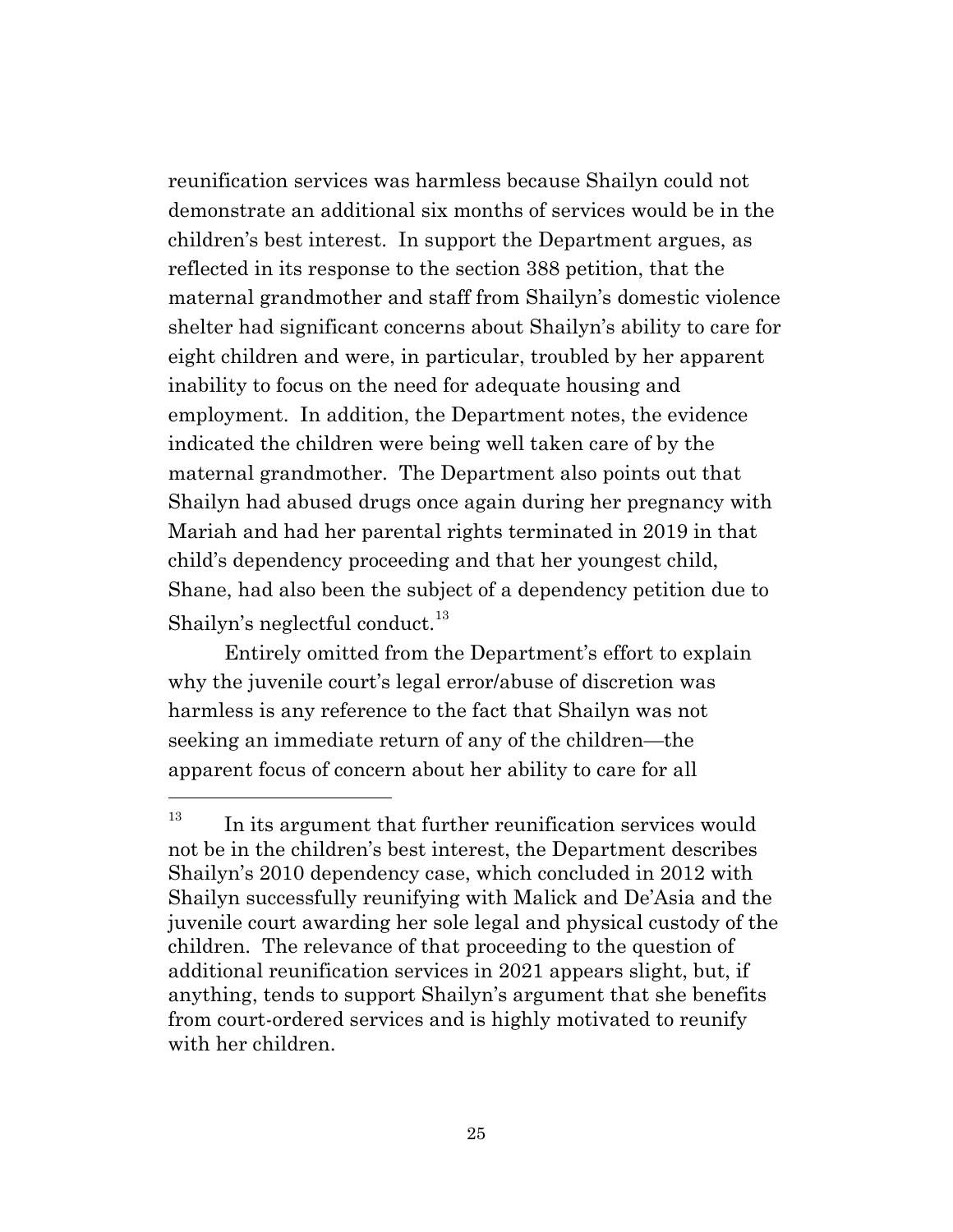eight children and the basis for the juvenile court's ruling—but rather additional reunification services to promote a slow transition back to her care. And although Shailyn sought further services with respect to all seven children subject to this dependency proceeding, the court in properly evaluating her petitions would be able to assess the potential benefit of additional services as it related to each of them (excluding Malick, for example, or focusing on De'Asia, who expressed a desire to live with her mother). As discussed, under section 366.3, subdivisions (e) and (f), Shailyn would be entitled, if warranted, to a total of 12 additional months of court services to successfully reunify with one or more of the children, six months while a child was still living away from her home and another six months of family maintenance services if one or more of the children were returned to her care.

In addition, the record shows—and the Department does not discuss—not only that Shane was in Shailyn's custody and, according to the dependency investigator's report, doing well, but also that, based on ongoing visitation and her own improvement, Shailyn had built such a strong relationship with the children by March 2021 that minors' counsel believed legal guardianship, rather than adoption, was the preferred permanent plan for her clients.

Based on this record, the juvenile court's failure to evaluate Shailyn's actual request for reunification services, rather than for an immediate return of all seven children to her custody, was not harmless. On remand the juvenile court is to conduct a new section 388 hearing and evaluate under the proper standards whether Shailyn has maintained her sobriety and whether, under the circumstances as they exist at the time of the new hearing,